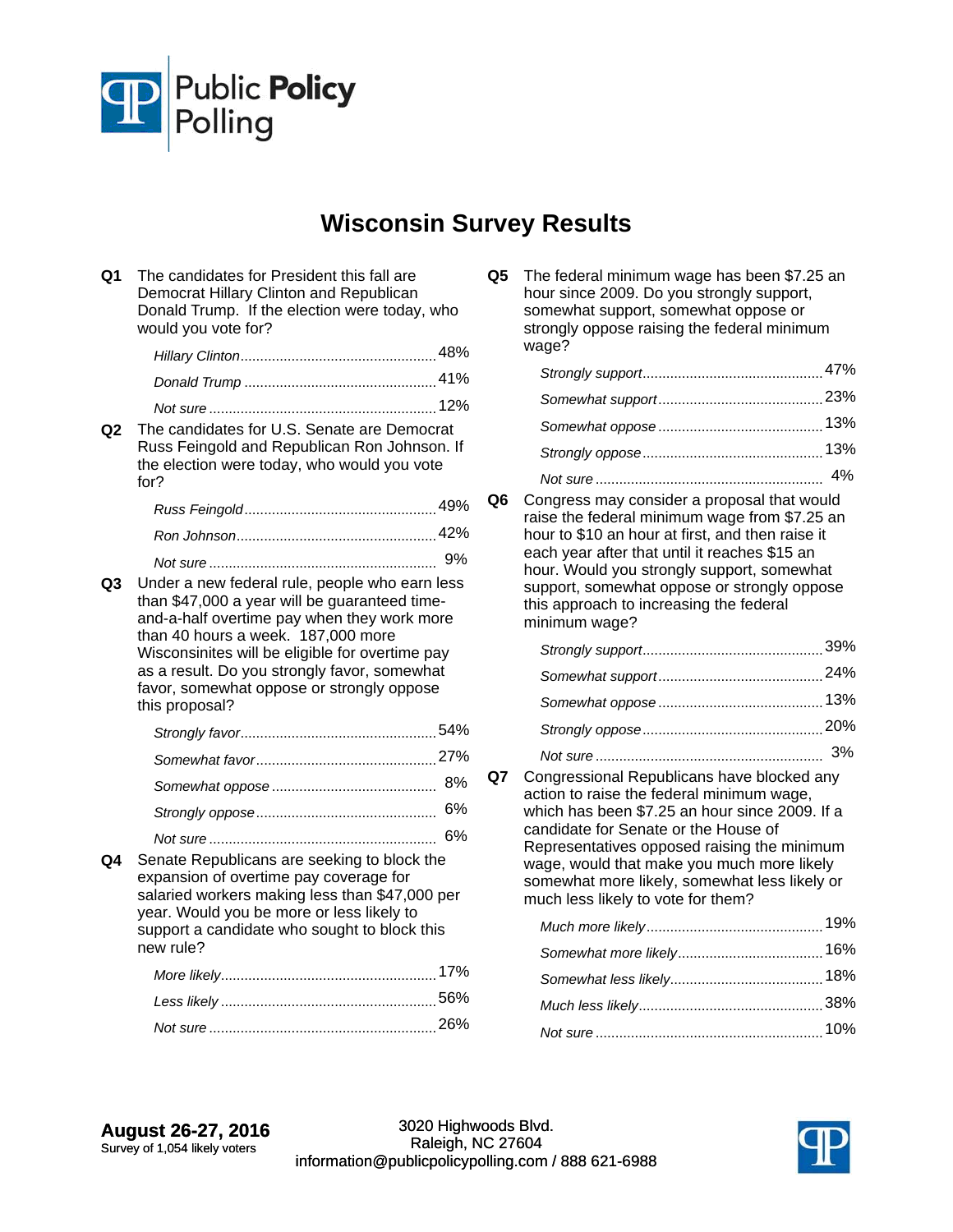

**Q8** Russ Feingold has called for raising the federal minimum wage so that no one who works full time has to live in poverty. Does this make you much more likely, somewhat more likely, somewhat less likely or much less likely to support Russ Feingold?

**Q9** During his years in Congress, Ron Johnson has opposed every effort to raise the federal minimum wage. He has repeatedly voted against increasing it, and has even called for getting rid of the federal minimum wage altogether. Does this make you much more likely, somewhat more likely, somewhat less likely or much less likely to support Ron Johnson?

*Not sure* 8% .......................................................... **Q10** Having heard all the information in this poll, let me ask you again: The candidates for U.S. Senate are Democrat Russ Feingold and Republican Ron Johnson. If the election were today, who would you vote for?

**Q11** In the 2012 election for President, did you vote for Barack Obama or Mitt Romney? *Barack Obama* 53% ................................................

|                                   | 41% |
|-----------------------------------|-----|
| Someone else / Don't remember  6% |     |

**Q12** Do you consider yourself to be very liberal, somewhat liberal, moderate, somewhat conservative, or very conservative?

| CONSERVANTE, OF VETY CONSERVANTE!                                                                               |    |
|-----------------------------------------------------------------------------------------------------------------|----|
|                                                                                                                 |    |
|                                                                                                                 |    |
|                                                                                                                 |    |
|                                                                                                                 |    |
|                                                                                                                 |    |
| Q13 If you are a woman, press 1. If a man, press 2.                                                             |    |
|                                                                                                                 |    |
|                                                                                                                 |    |
| Q14 If you are a Democrat, press 1. If you are a<br>Republican, press 2. If you are an<br>independent, press 3. |    |
|                                                                                                                 |    |
|                                                                                                                 |    |
|                                                                                                                 |    |
| Q15 If you are Hispanic, press 1. If white, press 2. If<br>African-American, press 3. If other, press 4.        |    |
|                                                                                                                 |    |
|                                                                                                                 |    |
|                                                                                                                 | 6% |
|                                                                                                                 | 2% |
| Q16 If you are 18-29 years old, press 1. If 30-45,<br>press 2. If 46-65, press 3. If older than 65,<br>press 4. |    |
|                                                                                                                 |    |
|                                                                                                                 |    |
|                                                                                                                 |    |
|                                                                                                                 |    |
| Q17 Was your personal total income before taxes in<br>2015 more or less than \$31,000?                          |    |
|                                                                                                                 |    |
|                                                                                                                 |    |
|                                                                                                                 |    |

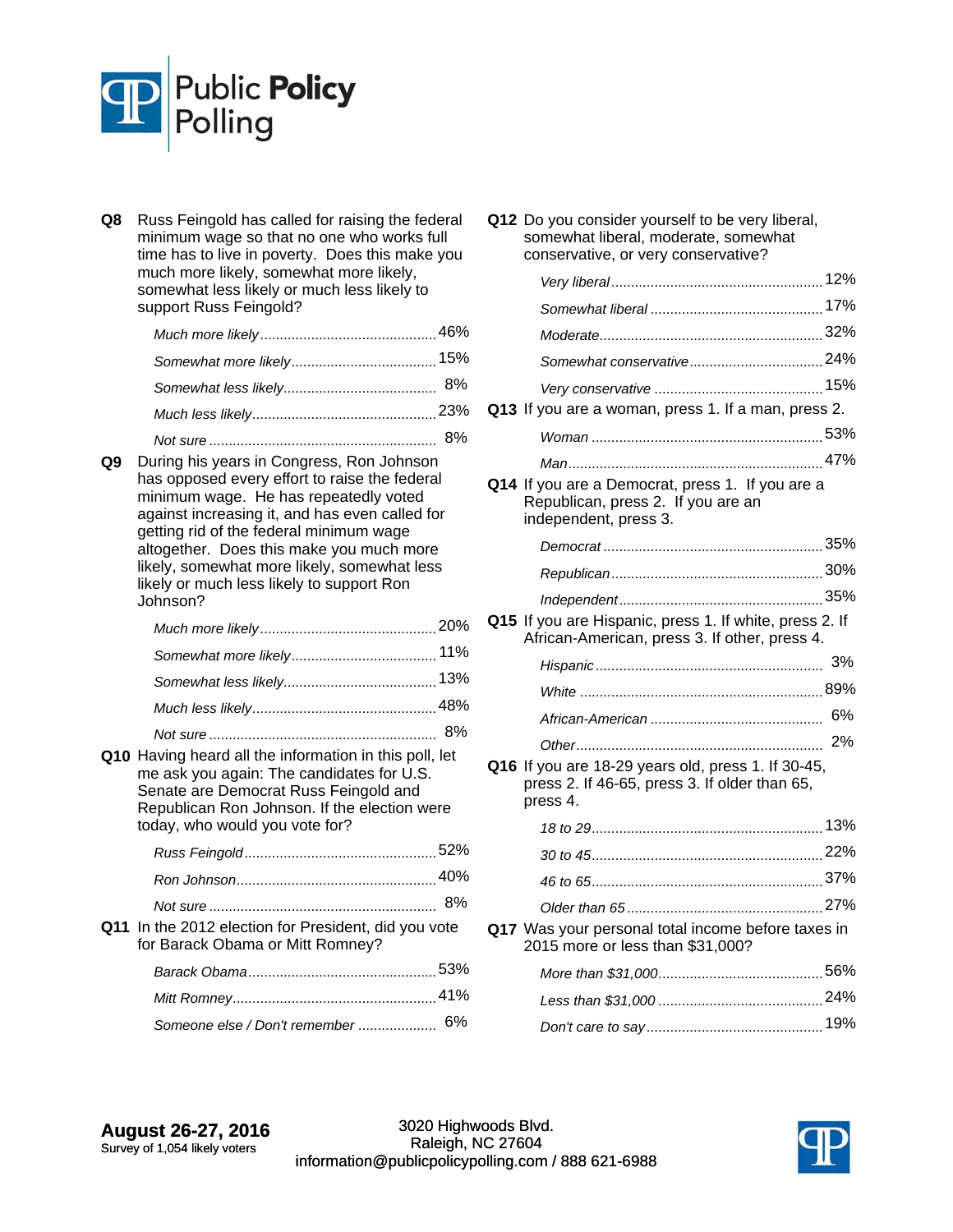

## **Q18** Mode

| 80%    |
|--------|
| .טרוכי |

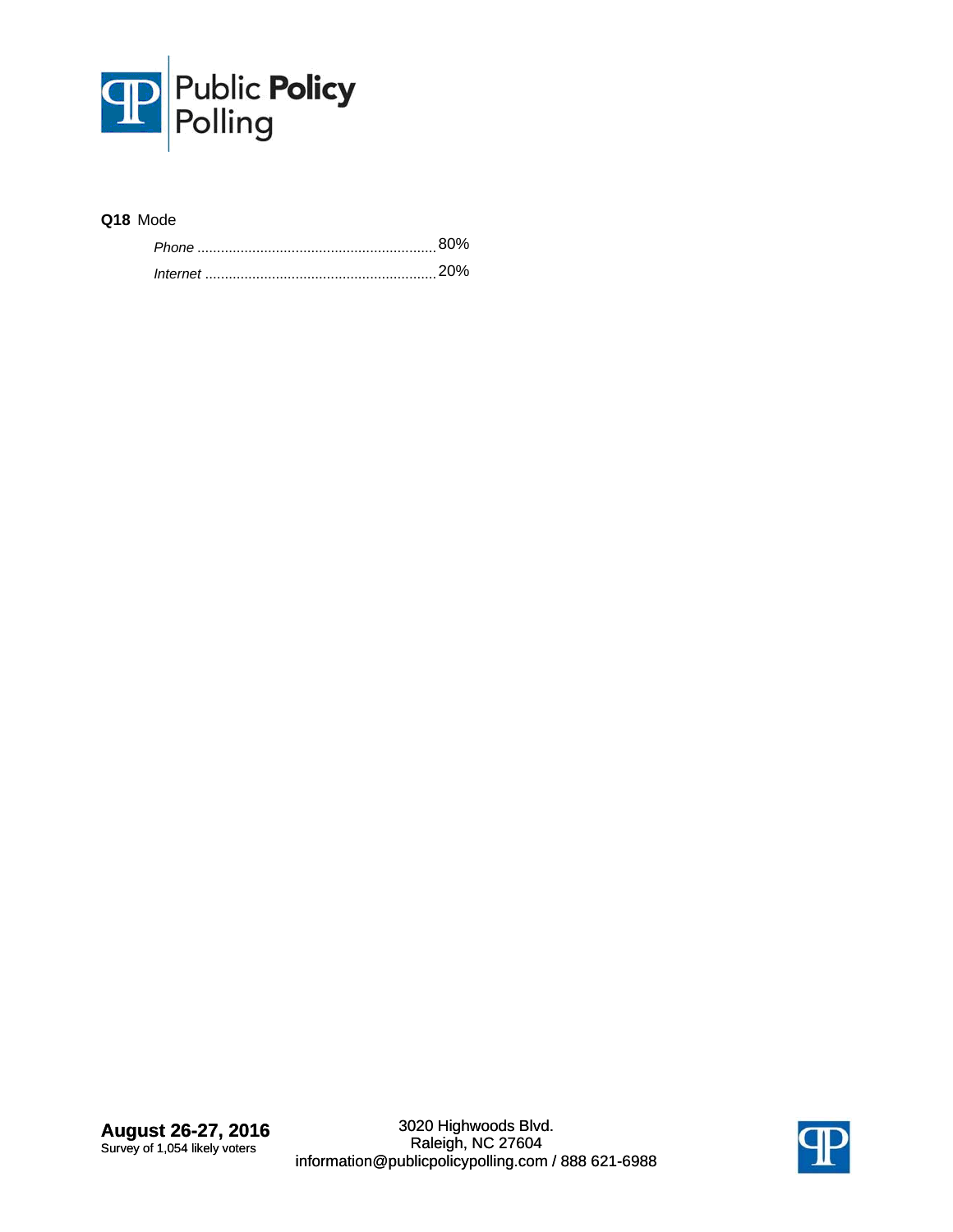

|                            |             | <b>Clinton/Trump</b> |                               |                    |
|----------------------------|-------------|----------------------|-------------------------------|--------------------|
|                            | <b>Base</b> |                      | Hillary Donald<br>Clint Trump | <b>Not</b><br>sure |
| <b>Clinton/Trump</b>       |             |                      |                               |                    |
| <b>Hillary Clinton 48%</b> |             | 100%                 |                               |                    |
| Donald Trump               | 41%         |                      | 100%                          |                    |
| Not sure 12%               |             |                      |                               | 100%               |

|                   |             | <b>Clinton/Trump</b> |                               |                    |
|-------------------|-------------|----------------------|-------------------------------|--------------------|
|                   | <b>Base</b> |                      | Hillary Donal-<br>Clint d Tru | <b>Not</b><br>sure |
| Feingold/Johnson  |             |                      |                               |                    |
| Russ Feingold 49% |             | 91%                  | 8%                            | 22%                |
| Ron Johnson 42%   |             | 5%                   | 88%                           | 34%                |
| Not sure          | 9%          | 5%                   | 4%                            | 44%                |

|                                                                  |             | <b>Clinton/Trump</b> |                       |                    |
|------------------------------------------------------------------|-------------|----------------------|-----------------------|--------------------|
|                                                                  | <b>Base</b> | <b>Hillary</b>       | Donal-<br>Clint d Tru | <b>Not</b><br>sure |
| <b>Overtime Pay</b><br><b>Coverage Expansion</b><br>Favor/Oppose |             |                      |                       |                    |
| Strongly favor 53%                                               |             | 65%                  | 39%                   | 53%                |
| Somewhat favor 27%                                               |             | 27%                  | 28%                   | 25%                |
| Somewhat oppose                                                  | 8%          | 2%                   | 14%                   | 7%                 |
| <b>Strongly oppose</b>                                           | 6%          | $1\%$                | 12%                   | 6%                 |
| Not sure                                                         | 6%          | 4%                   | 7%                    | 8%                 |

|                                                       |             | <b>Clinton/Trump</b> |                       |                    |
|-------------------------------------------------------|-------------|----------------------|-----------------------|--------------------|
|                                                       | <b>Base</b> | <b>Hillary</b>       | Donal-<br>Clint d Tru | <b>Not</b><br>sure |
| <b>Increase Minimum</b><br><b>Wage Support/Oppose</b> |             |                      |                       |                    |
| Strongly support 47%                                  |             | 74%                  | 16%                   | 34%                |
| Somewhat support 23%                                  |             | 17%                  | 28%                   | 28%                |
| Somewhat oppose                                       | 13%         | 4%                   | 25%                   | 15%                |
| <b>Strongly oppose</b>                                | 13%         | 4%                   | 26%                   | 15%                |
| Not sure                                              | 4%          | 1%                   | 5%                    | 7%                 |

|                                                                           | <b>Base</b> |     | Hillary Donal-<br>Clint d Tru | <b>Not</b><br>sure |
|---------------------------------------------------------------------------|-------------|-----|-------------------------------|--------------------|
| <b>Candidate Blocks</b><br><b>Overtime Pay</b><br><b>More/Less Likely</b> |             |     |                               |                    |
| More likely                                                               | 18%         | 9%  | 31%                           | 10%                |
| Less likely                                                               | 56%         | 77% | 27%                           | 63%                |
| Not sure 26%                                                              |             | 13% | 43%                           | 27%                |

|                                                              |      | <b>Clinton/Trump</b>    |                 |                    |
|--------------------------------------------------------------|------|-------------------------|-----------------|--------------------|
|                                                              | Base | <b>Hillary</b><br>Clint | Donal-<br>d Tru | <b>Not</b><br>sure |
| Gradual Increase of<br><b>Minimum Wage</b><br>Support/Oppose |      |                         |                 |                    |
| Strongly support 39%                                         |      | 60%                     | 11%             | 39%                |
| Somewhat support 25%                                         |      | 29%                     | 18%             | 28%                |
| Somewhat oppose                                              | 13%  | 6%                      | 24%             | 8%                 |
| <b>Strongly oppose</b>                                       | 20%  | 3%                      | 45%             | 18%                |
| Not sure                                                     | 3%   | 3%                      | 3%              | 7%                 |

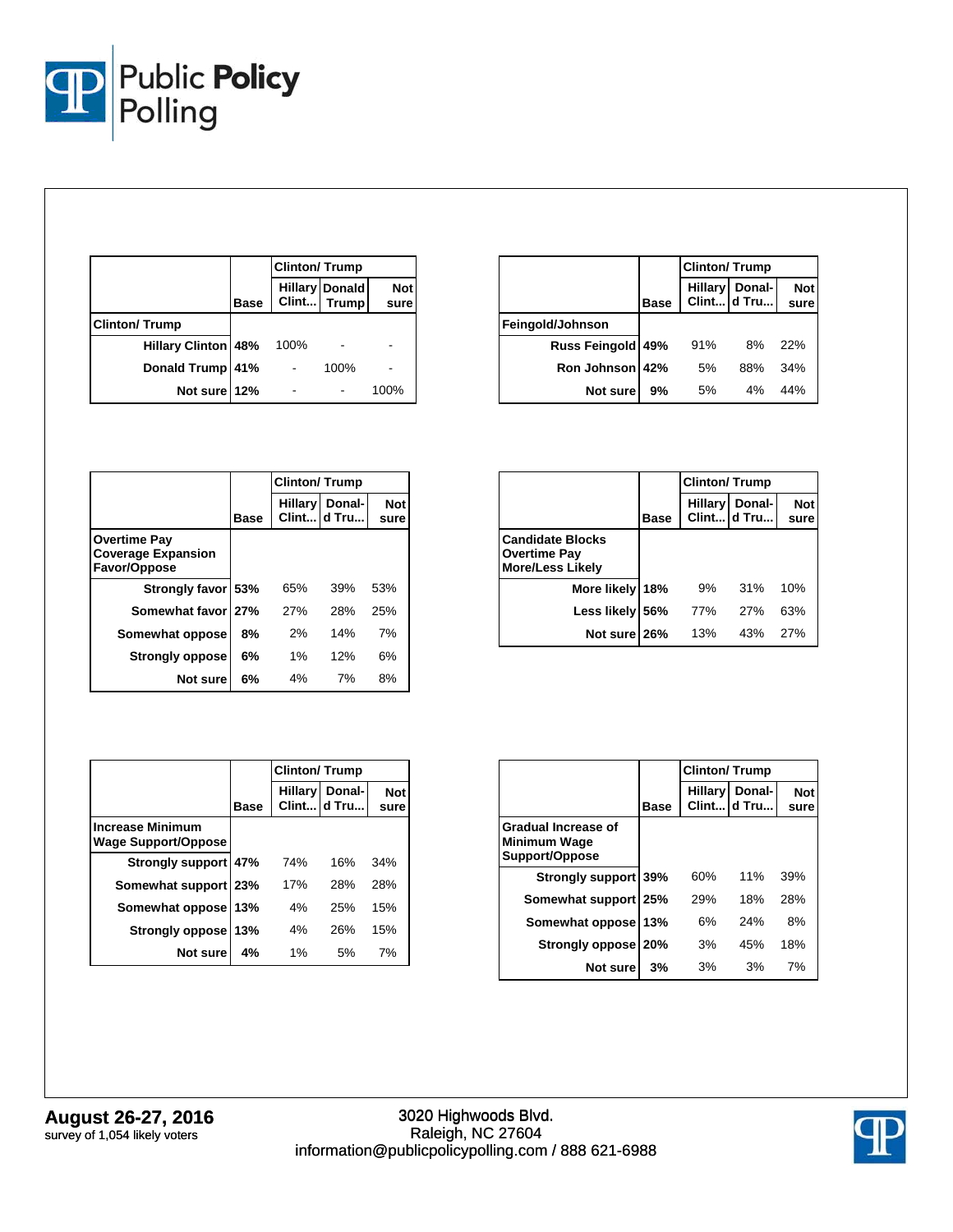

|                                                                                          |             | <b>Clinton/Trump</b> |                                 |                    |
|------------------------------------------------------------------------------------------|-------------|----------------------|---------------------------------|--------------------|
|                                                                                          | <b>Base</b> |                      | Hillary   Donal-<br>Clint d Tru | <b>Not</b><br>sure |
| <b>Candidate Opposed to</b><br><b>Raising Minimum</b><br><b>Wage More/Less</b><br>Likely |             |                      |                                 |                    |
| Much more likely 19%                                                                     |             | 13%                  | 31%                             | 7%                 |
| Somewhat more likely 16%                                                                 |             | 6%                   | 28%                             | <b>20%</b>         |
| Somewhat less likely                                                                     | 18%         | 14%                  | 18%                             | 32%                |
| Much less likely 38%                                                                     |             | 60%                  | 8%                              | 30%                |
| Not sure 10%                                                                             |             | 7%                   | 15%                             | 11%                |

|                                                                               |      | <b>Clinton/Trump</b> |                               |                    |
|-------------------------------------------------------------------------------|------|----------------------|-------------------------------|--------------------|
|                                                                               | Base |                      | Hillary Donal-<br>Clint d Tru | <b>Not</b><br>sure |
| <b>Feingold Support</b><br>Raising Minimum<br><b>Wage More/Less</b><br>Likely |      |                      |                               |                    |
| Much more likely                                                              | 46%  | 75%                  | 7%                            | 36%                |
| Somewhat more likely 16%                                                      |      | 16%                  | 10%                           | 31%                |
| Somewhat less likely                                                          | 8%   | 1%                   | 17%                           | 13%                |
| Much less likely 23%                                                          |      | 3%                   | 55%                           | 10%                |
| Not sure                                                                      | 8%   | 4%                   | 12%                           | 11%                |

|                                                                                     |             | <b>Clinton/Trump</b> |                                  |                    |
|-------------------------------------------------------------------------------------|-------------|----------------------|----------------------------------|--------------------|
|                                                                                     | <b>Base</b> |                      | Hillary   Donal-<br>Clint Id Tru | <b>Not</b><br>sure |
| <b>Johnson Opposed</b><br><b>Raising Minimum</b><br><b>Wage More/Less</b><br>Likely |             |                      |                                  |                    |
| Much more likely 21%                                                                |             | 9%                   | 43%                              | 6%                 |
| Somewhat more likely                                                                | 11%         | 2%                   | 24%                              | 13%                |
| Somewhat less likely                                                                | 13%         | 10%                  | 12%                              | 25%                |
| <b>Much less likely</b>                                                             | 49%         | 74%                  | 10%                              | 49%                |
| Not sure                                                                            | 8%          | 6%                   | 11%                              | 8%                 |

|                              |             | <b>Clinton/Trump</b> |                                      |                    |
|------------------------------|-------------|----------------------|--------------------------------------|--------------------|
|                              | <b>Base</b> |                      | <b>Hillary</b> Donal-<br>Clint d Tru | <b>Not</b><br>sure |
| Feingold/Johnson Re-<br>Vote |             |                      |                                      |                    |
| Russ Feingold 52%            |             | 92%                  | 8%                                   | 43%                |
| Ron Johnson                  | 40%         | 4%                   | 85%                                  | 31%                |
| Not sure                     | 8%          | 4%                   | 6%                                   | 26%                |

|                            |             | Feingold/Johnson              |                  |                    |
|----------------------------|-------------|-------------------------------|------------------|--------------------|
|                            | <b>Base</b> | Russ <sub>F-</sub><br>eingold | Ron Jo-<br>hnson | <b>Not</b><br>sure |
| <b>Clinton/Trump</b>       |             |                               |                  |                    |
| <b>Hillary Clinton 47%</b> |             | 88%                           | 5%               | 25%                |
| <b>Donald Trump</b>        | 41%         | 7%                            | 85%              | 18%                |
| Not sure 12%               |             | 5%                            | 10%              | 58%                |

|                      | Feingold/Johnson |                            |                  |                    |
|----------------------|------------------|----------------------------|------------------|--------------------|
|                      | <b>Base</b>      | <b>Russ F-I</b><br>eingold | Ron Jo-<br>hnson | <b>Not</b><br>sure |
| Feingold/Johnson     |                  |                            |                  |                    |
| <b>Russ Feingold</b> | 49%              | 100%                       |                  |                    |
| Ron Johnson 42%      |                  |                            | 100%             |                    |
| Not sure             | 9%               |                            |                  | 100%               |

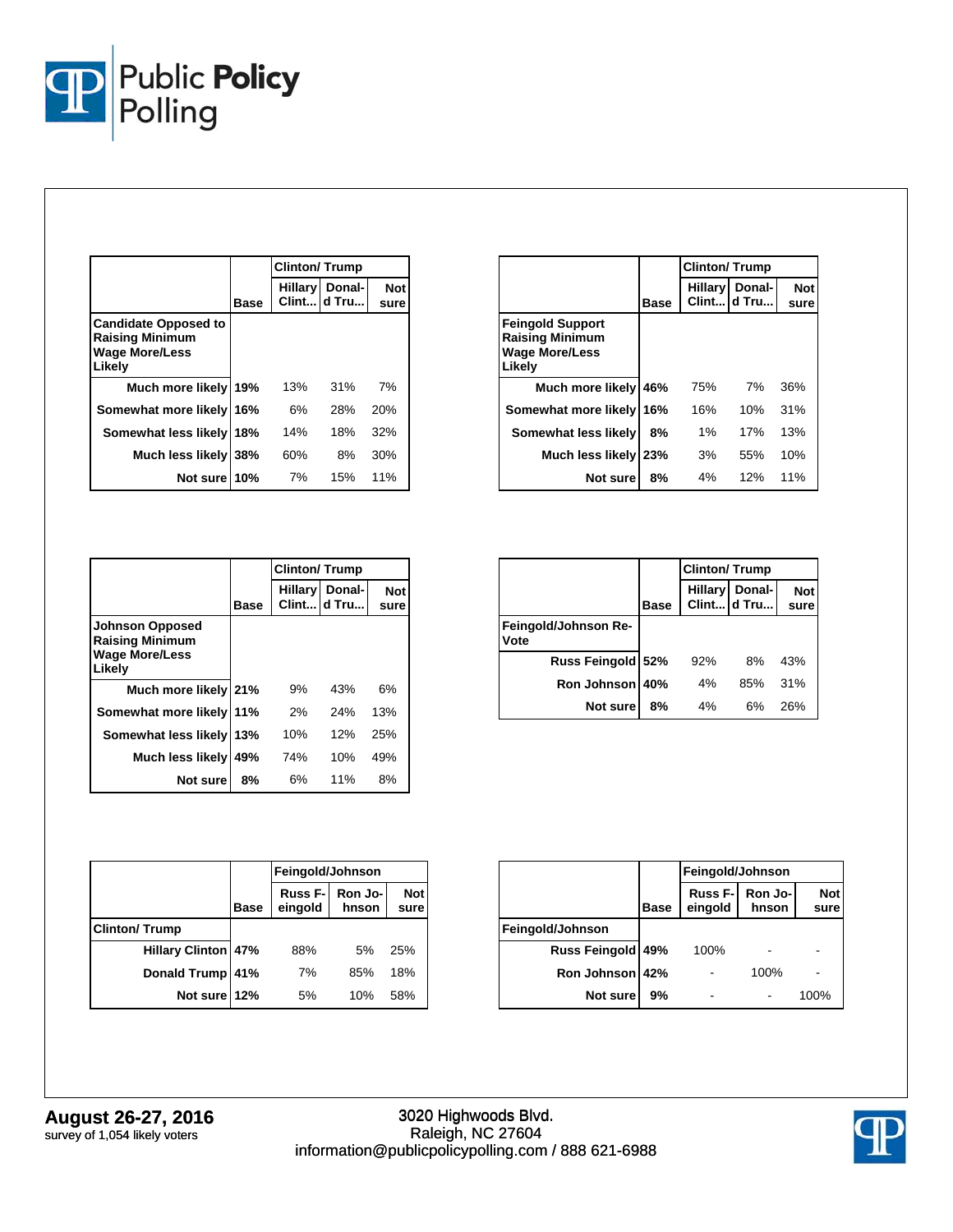

|                                                                  |             | Feingold/Johnson               |                  |                    |
|------------------------------------------------------------------|-------------|--------------------------------|------------------|--------------------|
|                                                                  | <b>Base</b> | Russ <sub>F</sub> -<br>eingold | Ron Jo-<br>hnson | <b>Not</b><br>sure |
| <b>Overtime Pay</b><br><b>Coverage Expansion</b><br>Favor/Oppose |             |                                |                  |                    |
| Strongly favor 53%                                               |             | 67%                            | 35%              | 57%                |
| Somewhat favor 28%                                               |             | 25%                            | 30%              | 32%                |
| Somewhat oppose                                                  | 8%          | 4%                             | 14%              | $1\%$              |
| <b>Strongly oppose</b>                                           | 6%          | 1%                             | 13%              | 1%                 |
| Not sure                                                         | 6%          | 3%                             | 9%               | 9%                 |

|                                                                           |             | Feingold/Johnson    |                  |                    |
|---------------------------------------------------------------------------|-------------|---------------------|------------------|--------------------|
|                                                                           | <b>Base</b> | Russ F-I<br>eingold | Ron Jo-<br>hnson | <b>Not</b><br>sure |
| <b>Candidate Blocks</b><br><b>Overtime Pay</b><br><b>More/Less Likely</b> |             |                     |                  |                    |
| More likely                                                               | 18%         | 9%                  | 31%              | 7%                 |
| Less likely                                                               | 56%         | 79%                 | 27%              | 57%                |
| Not sure 26%                                                              |             | 12%                 | 42%              | 36%                |

|                                                       |             | Feingold/Johnson               |                  |                    |  |
|-------------------------------------------------------|-------------|--------------------------------|------------------|--------------------|--|
|                                                       | <b>Base</b> | Russ <sub>F</sub> -<br>eingold | Ron Jo-<br>hnson | <b>Not</b><br>sure |  |
| <b>Increase Minimum</b><br><b>Wage Support/Oppose</b> |             |                                |                  |                    |  |
| <b>Strongly support</b>                               | 47%         | 74%                            | 14%              | 35%                |  |
| Somewhat support 23%                                  |             | 19%                            | 28%              | 23%                |  |
| Somewhat oppose                                       | 13%         | 2%                             | 28%              | 11%                |  |
| <b>Strongly oppose</b>                                | 13%         | 3%                             | 26%              | 18%                |  |
| Not sure                                              | 4%          | 2%                             | 4%               | 12%                |  |

|                                                              |             | Feingold/Johnson               |                  |                    |
|--------------------------------------------------------------|-------------|--------------------------------|------------------|--------------------|
|                                                              | <b>Base</b> | Russ <sub>F</sub> -<br>eingold | Ron Jo-<br>hnson | <b>Not</b><br>sure |
| Gradual Increase of<br><b>Minimum Wage</b><br>Support/Oppose |             |                                |                  |                    |
| Strongly support 39%                                         |             | 60%                            | 10%              | 45%                |
| Somewhat support 25%                                         |             | 29%                            | 18%              | 30%                |
| Somewhat oppose                                              | 13%         | 6%                             | 23%              | 4%                 |
| Strongly oppose                                              | 20%         | 3%                             | 45%              | 13%                |
| Not sure                                                     | 3%          | 2%                             | 4%               | 8%                 |

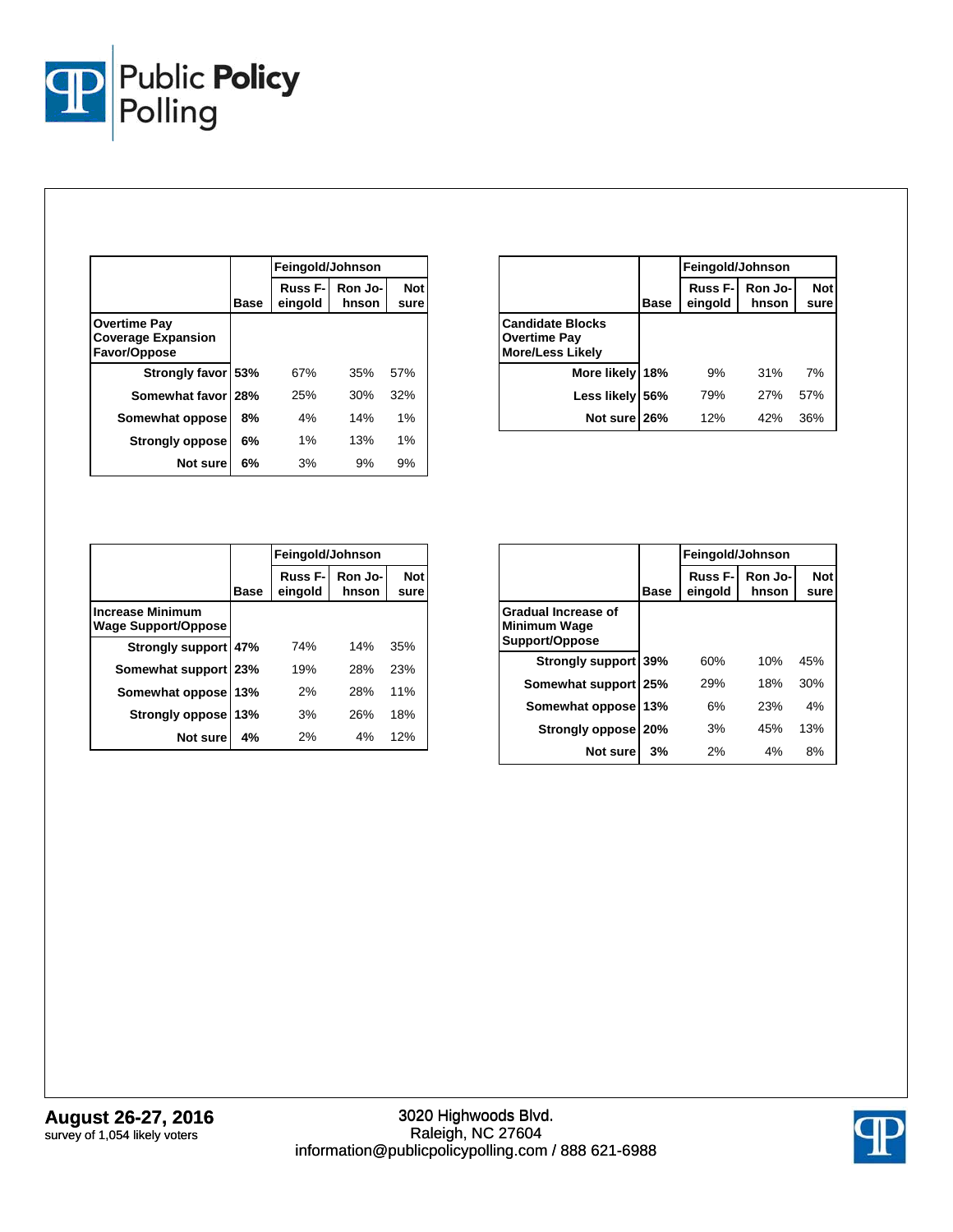

|                                                                                          |      | Feingold/Johnson               |                  |                    |
|------------------------------------------------------------------------------------------|------|--------------------------------|------------------|--------------------|
|                                                                                          | Base | Russ <sub>F-I</sub><br>eingold | Ron Jo-<br>hnson | <b>Not</b><br>sure |
| <b>Candidate Opposed to</b><br><b>Raising Minimum</b><br><b>Wage More/Less</b><br>Likely |      |                                |                  |                    |
| Much more likely 19%                                                                     |      | 10%                            | 34%              | 10%                |
| Somewhat more likely 16%                                                                 |      | 7%                             | 28%              | 17%                |
| Somewhat less likely                                                                     | 18%  | 15%                            | 18%              | 32%                |
| Much less likely                                                                         | 38%  | 62%                            | 6%               | 28%                |
| Not sure 10%                                                                             |      | 6%                             | 15%              | 14%                |

|                                                                                      |             | Feingold/Johnson           |                  |                    |
|--------------------------------------------------------------------------------------|-------------|----------------------------|------------------|--------------------|
|                                                                                      | <b>Base</b> | <b>Russ F-I</b><br>eingold | Ron Jo-<br>hnson | <b>Not</b><br>sure |
| <b>Feingold Support</b><br><b>Raising Minimum</b><br><b>Wage More/Less</b><br>Likely |             |                            |                  |                    |
| Much more likely                                                                     | 46%         | 76%                        | 5%               | 37%                |
| Somewhat more likely                                                                 | 16%         | 18%                        | 10%              | 26%                |
| Somewhat less likely                                                                 | 8%          | 2%                         | 15%              | 13%                |
| Much less likely                                                                     | 23%         | 2%                         | 58%              | 2%                 |
| Not sure                                                                             | 8%          | 2%                         | 12%              | 23%                |

|                                                                                     |      | Feingold/Johnson               |                  |                    |  |
|-------------------------------------------------------------------------------------|------|--------------------------------|------------------|--------------------|--|
|                                                                                     | Base | Russ <sub>F-1</sub><br>eingold | Ron Jo-<br>hnson | <b>Not</b><br>sure |  |
| <b>Johnson Opposed</b><br><b>Raising Minimum</b><br><b>Wage More/Less</b><br>Likely |      |                                |                  |                    |  |
| Much more likely 21%                                                                |      | 7%                             | 44%              | 7%                 |  |
| Somewhat more likely                                                                | 11%  | $1\%$                          | 26%              | 9%                 |  |
| Somewhat less likely                                                                | 13%  | 10%                            | 14%              | 22%                |  |
| Much less likely                                                                    | 48%  | 78%                            | $4\%$            | 50%                |  |
| Not sure                                                                            | 8%   | 4%                             | 12%              | 13%                |  |

|                              |             | Feingold/Johnson           |                  |                    |  |
|------------------------------|-------------|----------------------------|------------------|--------------------|--|
|                              | <b>Base</b> | <b>Russ F-I</b><br>eingold | Ron Jo-<br>hnson | <b>Not</b><br>sure |  |
| Feingold/Johnson Re-<br>Vote |             |                            |                  |                    |  |
| Russ Feingold 52%            |             | 97%                        | 2%               | 39%                |  |
| Ron Johnson 40%              |             | $1\%$                      | 93%              | 10%                |  |
| Not sure                     | 8%          | 2%                         | 5%               | 51%                |  |

|                            |             | <b>2012 Vote</b> |                                 |                               |
|----------------------------|-------------|------------------|---------------------------------|-------------------------------|
|                            | <b>Base</b> | Oba              | <b>Barack Mitt Ro-I</b><br>mney | Someone else /<br>Don't remem |
| <b>Clinton/Trump</b>       |             |                  |                                 |                               |
| <b>Hillary Clinton 48%</b> |             | 81%              | 7%                              | 23%                           |
| Donald Trump 41%           |             | 9%               | 81%                             | 43%                           |
| Not sure 12%               |             | 10%              | 11%                             | 35%                           |

|                   |             | <b>2012 Vote</b> |                         |                               |
|-------------------|-------------|------------------|-------------------------|-------------------------------|
|                   | <b>Base</b> | Oba              | Barack Mitt Ro-<br>mney | Someone else /<br>Don't remem |
| Feingold/Johnson  |             |                  |                         |                               |
| Russ Feingold 49% |             | 85%              | 7%                      | 22%                           |
| Ron Johnson 42%   |             | 7%               | 88%                     | 39%                           |
| Not sure          | 9%          | 9%               | 6%                      | 38%                           |

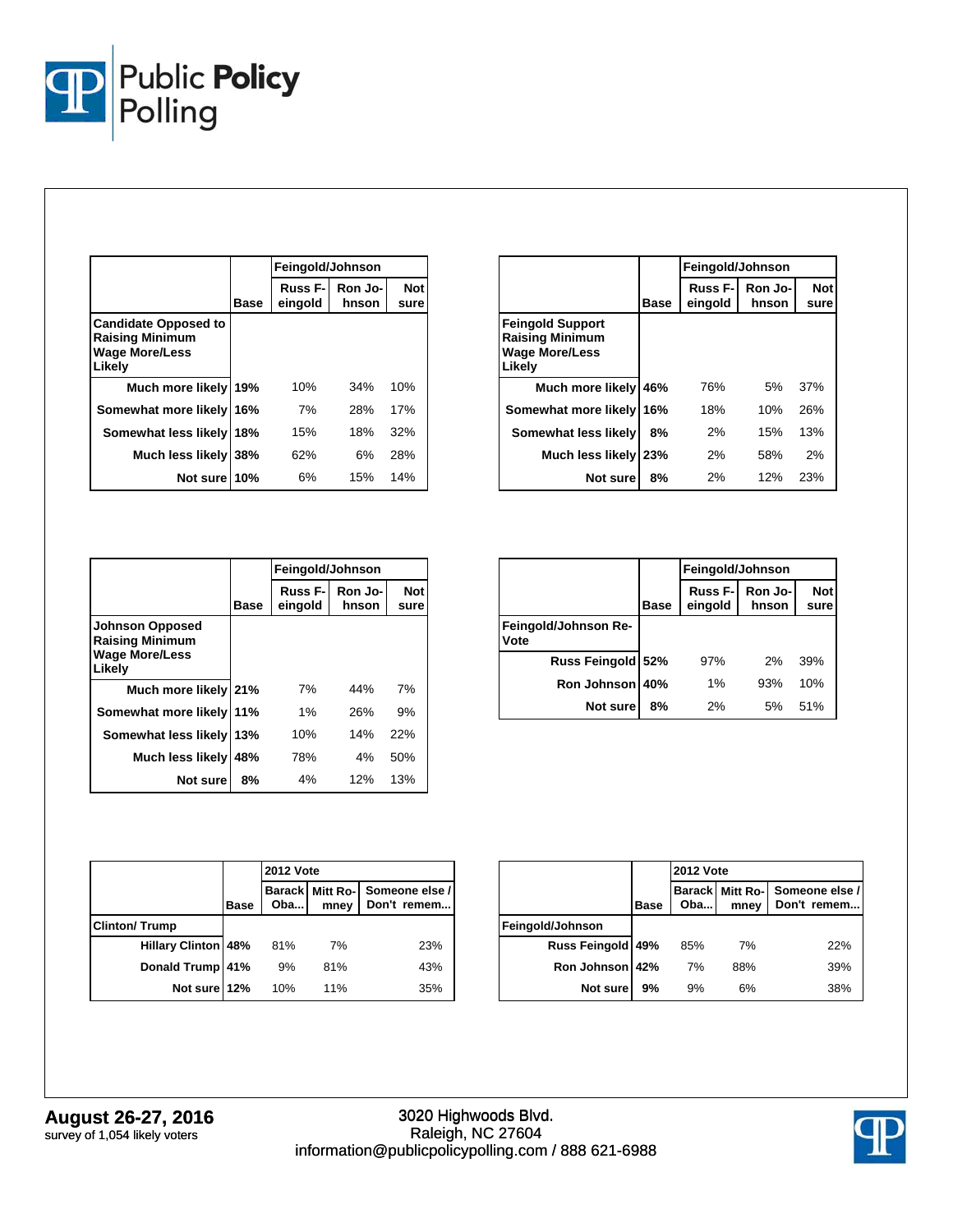

|                                                                  |      | <b>2012 Vote</b>     |                  |                               |  |
|------------------------------------------------------------------|------|----------------------|------------------|-------------------------------|--|
|                                                                  | Base | <b>Barack</b><br>Oba | Mitt Ro-<br>mney | Someone else /<br>Don't remem |  |
| <b>Overtime Pay</b><br><b>Coverage Expansion</b><br>Favor/Oppose |      |                      |                  |                               |  |
| Strongly favor 54%                                               |      | 67%                  | 36%              | 41%                           |  |
| Somewhat favor 27%                                               |      | 25%                  | 30%              | 31%                           |  |
| Somewhat oppose                                                  | 8%   | 2%                   | 14%              | 10%                           |  |
| <b>Strongly oppose</b>                                           | 6%   | $1\%$                | 12%              | 2%                            |  |
| Not sure                                                         | 6%   | 4%                   | 7%               | 17%                           |  |

|                                                                           |      | <b>2012 Vote</b>      |                  |                               |
|---------------------------------------------------------------------------|------|-----------------------|------------------|-------------------------------|
|                                                                           | Base | <b>Barackl</b><br>Oba | Mitt Ro-<br>mney | Someone else /<br>Don't remem |
| <b>Candidate Blocks</b><br><b>Overtime Pay</b><br><b>More/Less Likely</b> |      |                       |                  |                               |
| More likely 17%                                                           |      | 9%                    | 29%              | 13%                           |
| Less likely                                                               | 56%  | 77%                   | 31%              | 33%                           |
| Not sure 26%                                                              |      | 14%                   | 40%              | 54%                           |

|                                                       |             | <b>2012 Vote</b>     |                  |                               |  |
|-------------------------------------------------------|-------------|----------------------|------------------|-------------------------------|--|
|                                                       | <b>Base</b> | <b>Barack</b><br>Oba | Mitt Ro-<br>mney | Someone else /<br>Don't remem |  |
| <b>Increase Minimum</b><br><b>Wage Support/Oppose</b> |             |                      |                  |                               |  |
| Strongly support 47%                                  |             | 70%                  | 13%              | 64%                           |  |
| Somewhat support   23%                                |             | 19%                  | 29%              | 12%                           |  |
| Somewhat oppose                                       | 13%         | 2%                   | 29%              | 6%                            |  |
| Strongly oppose                                       | 13%         | 6%                   | 24%              | 7%                            |  |
| Not sure                                              | 4%          | 2%                   | 4%               | 12%                           |  |

|                                                                     |             | <b>2012 Vote</b>     |                  |                               |  |
|---------------------------------------------------------------------|-------------|----------------------|------------------|-------------------------------|--|
|                                                                     | <b>Base</b> | <b>Barack</b><br>Oba | Mitt Ro-<br>mney | Someone else /<br>Don't remem |  |
| <b>Gradual Increase of</b><br><b>Minimum Wage</b><br>Support/Oppose |             |                      |                  |                               |  |
| Strongly support 39%                                                |             | 59%                  | 10%              | 55%                           |  |
| Somewhat support                                                    | 24%         | 30%                  | 19%              | 11%                           |  |
| Somewhat oppose                                                     | 13%         | 6%                   | 22%              | 12%                           |  |
| Strongly oppose   20%                                               |             | 3%                   | 45%              | 10%                           |  |
| Not sure                                                            | 3%          | 2%                   | 5%               | 13%                           |  |

|                                                                                          |      | <b>2012 Vote</b>     |                  |                               |  |  |
|------------------------------------------------------------------------------------------|------|----------------------|------------------|-------------------------------|--|--|
|                                                                                          | Base | <b>Barack</b><br>Oba | Mitt Ro-<br>mney | Someone else /<br>Don't remem |  |  |
| <b>Candidate Opposed to</b><br><b>Raising Minimum</b><br><b>Wage More/Less</b><br>Likelv |      |                      |                  |                               |  |  |
| Much more likely                                                                         | 19%  | 11%                  | 31%              | 8%                            |  |  |
| Somewhat more likely 16%                                                                 |      | 8%                   | 28%              | 13%                           |  |  |
| Somewhat less likely                                                                     | 18%  | 16%                  | 20%              | 24%                           |  |  |
| Much less likely 38%                                                                     |      | 59%                  | 7%               | 28%                           |  |  |
| Not sure 10%                                                                             |      | 6%                   | 14%              | 26%                           |  |  |

|                                                                                      |      | <b>2012 Vote</b> |                  |                               |  |  |
|--------------------------------------------------------------------------------------|------|------------------|------------------|-------------------------------|--|--|
|                                                                                      | Base | Barackl<br>Oba   | Mitt Ro-<br>mney | Someone else /<br>Don't remem |  |  |
| <b>Feingold Support</b><br><b>Raising Minimum</b><br><b>Wage More/Less</b><br>Likelv |      |                  |                  |                               |  |  |
| Much more likely                                                                     | 46%  | 72%              | 6%               | 40%                           |  |  |
| Somewhat more likely                                                                 | 15%  | 17%              | 13%              | 15%                           |  |  |
| Somewhat less likely                                                                 | 8%   | 3%               | 18%              | 3%                            |  |  |
| Much less likely                                                                     | 23%  | 4%               | 52%              | 23%                           |  |  |
| Not sure                                                                             | 8%   | 4%               | 12%              | 18%                           |  |  |

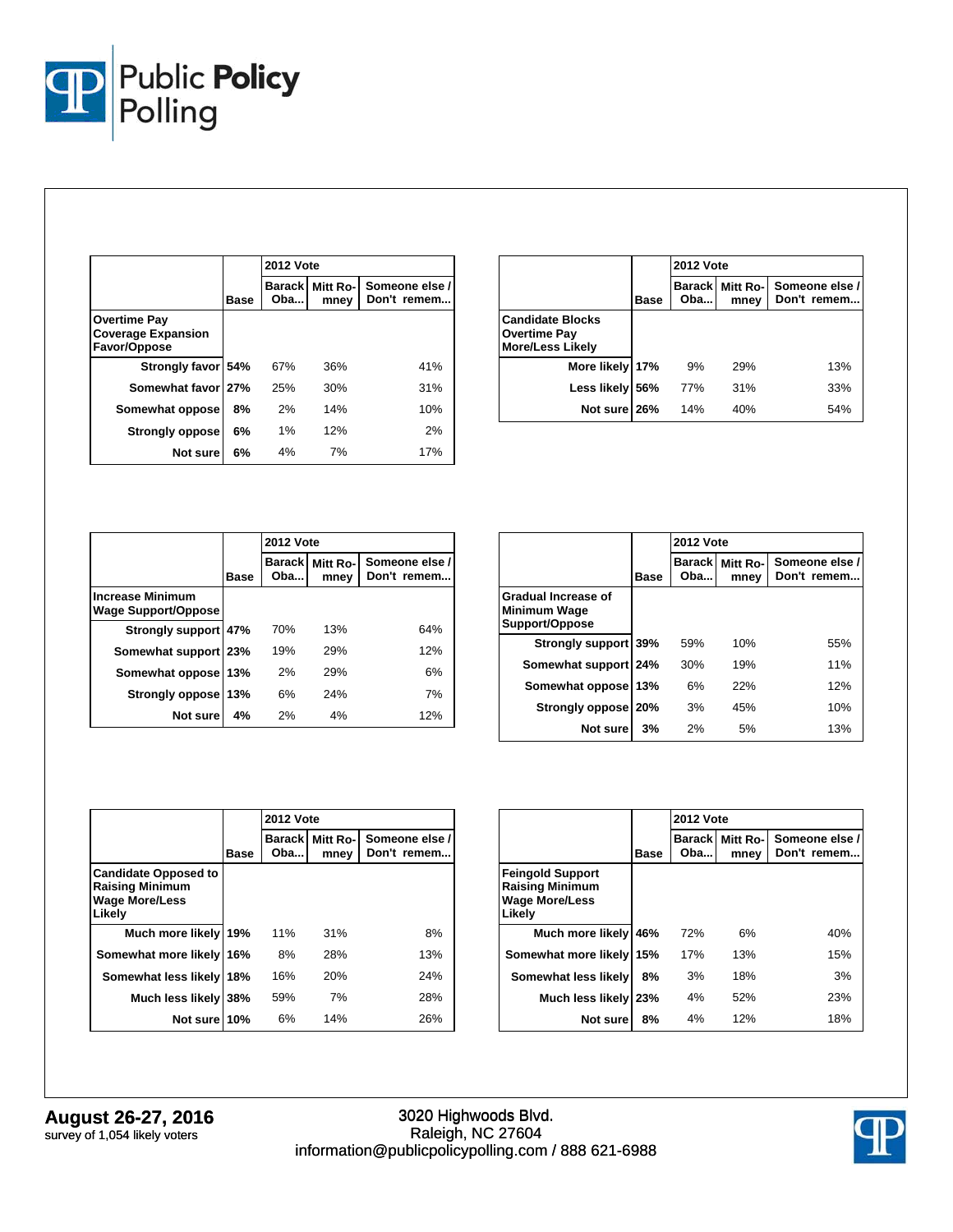

|                                                                                     |      | <b>2012 Vote</b>     |                  |                               |  |  |
|-------------------------------------------------------------------------------------|------|----------------------|------------------|-------------------------------|--|--|
|                                                                                     | Base | <b>Barack</b><br>Oba | Mitt Ro-<br>mney | Someone else /<br>Don't remem |  |  |
| <b>Johnson Opposed</b><br><b>Raising Minimum</b><br><b>Wage More/Less</b><br>Likely |      |                      |                  |                               |  |  |
| Much more likely                                                                    | 20%  | 7%                   | 42%              | 11%                           |  |  |
| Somewhat more likely 11%                                                            |      | 1%                   | 26%              | 4%                            |  |  |
| Somewhat less likely                                                                | 13%  | 11%                  | 14%              | 21%                           |  |  |
| Much less likely                                                                    | 48%  | 76%                  | 8%               | 41%                           |  |  |
| Not sure                                                                            | 8%   | 4%                   | 10%              | 24%                           |  |  |

|                              |             | <b>2012 Vote</b> |                         |                               |  |  |
|------------------------------|-------------|------------------|-------------------------|-------------------------------|--|--|
|                              | <b>Base</b> | Oba              | Barack Mitt Ro-<br>mney | Someone else /<br>Don't remem |  |  |
| Feingold/Johnson Re-<br>Vote |             |                  |                         |                               |  |  |
| Russ Feingold 52%            |             | 90%              | 6%                      | 34%                           |  |  |
| Ron Johnson 40%              |             | 6%               | 86%                     | 30%                           |  |  |
| Not sure                     | 8%          | 5%               | 8%                      | 36%                           |  |  |

|                            |             |              | Ideology   |                       |            |                                 |  |  |
|----------------------------|-------------|--------------|------------|-----------------------|------------|---------------------------------|--|--|
|                            | <b>Base</b> | Verv<br>libe | at liberal | Somewh- Moderat-<br>е | conservati | Somewhat Very conser-<br>vative |  |  |
| <b>Clinton/Trump</b>       |             |              |            |                       |            |                                 |  |  |
| <b>Hillary Clinton 48%</b> |             | 87%          | 82%        | 57%                   | 14%        | 12%                             |  |  |
| Donald Trump 41%           |             | 10%          | 9%         | 23%                   | 74%        | 82%                             |  |  |
| Not sure 12%               |             | 3%           | 9%         | 20%                   | 12%        | 6%                              |  |  |

|                   |             | Ideology     |            |                         |            |                                 |
|-------------------|-------------|--------------|------------|-------------------------|------------|---------------------------------|
|                   | <b>Base</b> | Verv<br>libe | at liberal | Somewh-I Moderat-I<br>е | conservati | Somewhat Very conser-<br>vative |
| Feingold/Johnson  |             |              |            |                         |            |                                 |
| Russ Feingold 49% |             | 91%          | 88%        | 57%                     | 16%        | 9%                              |
| Ron Johnson 42%   |             | 9%           | 7%         | 27%                     | 73%        | 88%                             |
| Not sure          | 9%          | 0%           | 5%         | 16%                     | 11%        | 3%                              |

|                                                           |      |              | Ideology              |               |            |                                 |  |  |  |
|-----------------------------------------------------------|------|--------------|-----------------------|---------------|------------|---------------------------------|--|--|--|
|                                                           | Base | Very<br>libe | Somewh-<br>at liberal | Moderat-<br>е | conservati | Somewhat Very conser-<br>vative |  |  |  |
| Overtime Pay<br><b>Coverage Expansion</b><br>Favor/Oppose |      |              |                       |               |            |                                 |  |  |  |
| Strongly favor 54%                                        |      | 76%          | 66%                   | 58%           | 41%        | 30%                             |  |  |  |
| Somewhat favor 27%                                        |      | 18%          | 30%                   | 27%           | 31%        | 27%                             |  |  |  |
| Somewhat oppose                                           | 8%   | 1%           | 2%                    | 5%            | 14%        | 15%                             |  |  |  |
| <b>Strongly oppose</b>                                    | 6%   | 3%           | 0%                    | 3%            | 8%         | 16%                             |  |  |  |
| Not sure                                                  | 6%   | 2%           | 1%                    | 6%            | 6%         | 13%                             |  |  |  |

|                                                                           |      |              | Ideology              |               |            |                                 |  |
|---------------------------------------------------------------------------|------|--------------|-----------------------|---------------|------------|---------------------------------|--|
|                                                                           | Base | Verv<br>libe | Somewh-<br>at liberal | Moderat-<br>е | conservati | Somewhat Very conser-<br>vative |  |
| <b>Candidate Blocks</b><br><b>Overtime Pay</b><br><b>More/Less Likely</b> |      |              |                       |               |            |                                 |  |
| More likely 17%                                                           |      | 18%          | 7%                    | 10%           | 27%        | 31%                             |  |
| Less likely 56%                                                           |      | 74%          | 84%                   | 64%           | 34%        | 27%                             |  |
| Not sure 26%                                                              |      | 8%           | 9%                    | <b>27%</b>    | 39%        | 41%                             |  |

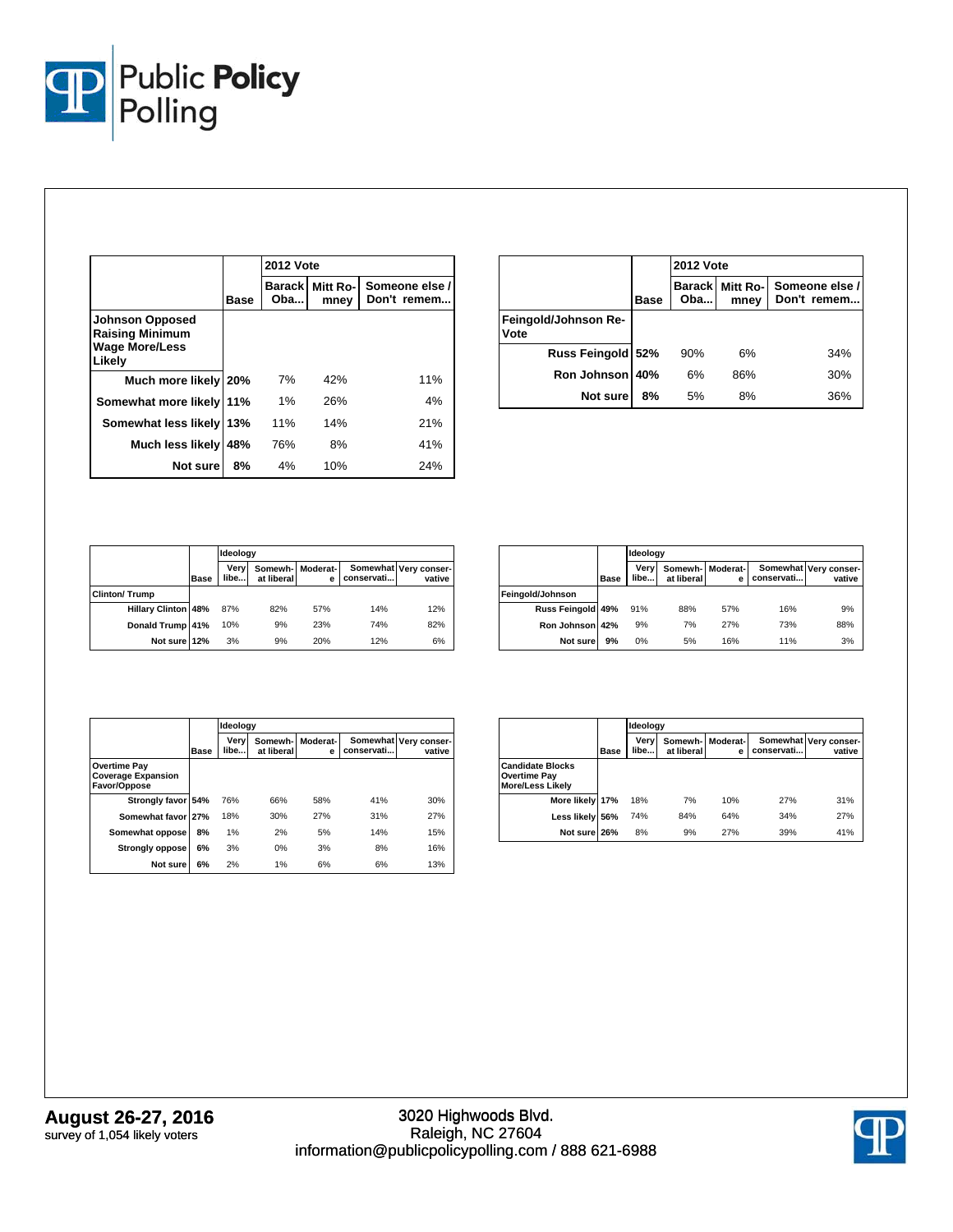

|                                                       |      | Ideology     |                       |               |            |                                 |  |
|-------------------------------------------------------|------|--------------|-----------------------|---------------|------------|---------------------------------|--|
|                                                       | Base | Very<br>libe | Somewh-<br>at liberal | Moderat-<br>e | conservati | Somewhat Very conser-<br>vative |  |
| <b>Increase Minimum</b><br><b>Wage Support/Oppose</b> |      |              |                       |               |            |                                 |  |
| Strongly support 47%                                  |      | 81%          | 78%                   | 49%           | 23%        | 13%                             |  |
| Somewhat support 23%                                  |      | 14%          | 19%                   | 23%           | 33%        | 18%                             |  |
| Somewhat oppose 13%                                   |      | 0%           | 1%                    | 11%           | 23%        | 28%                             |  |
| Strongly oppose 13%                                   |      | 4%           | 2%                    | 14%           | 16%        | 32%                             |  |
| Not sure                                              | 4%   | 1%           |                       | 4%            | 5%         | 9%                              |  |

|                                                       |      | Ideology     |                       |               |            |                                 |
|-------------------------------------------------------|------|--------------|-----------------------|---------------|------------|---------------------------------|
|                                                       | Base | Very<br>libe | Somewh-<br>at liberal | Moderat-<br>e | conservati | Somewhat Very conser-<br>vative |
| Gradual Increase of<br>Minimum Wage<br>Support/Oppose |      |              |                       |               |            |                                 |
| Strongly support 39%                                  |      | 75%          | 56%                   | 44%           | 16%        | 14%                             |
| Somewhat support 24%                                  |      | 15%          | 37%                   | 28%           | 24%        | 8%                              |
| Somewhat oppose 13%                                   |      | 6%           | 4%                    | 12%           | 21%        | 19%                             |
| Strongly oppose 20%                                   |      | 5%           | 3%                    | 13%           | 35%        | 48%                             |
| Not sure                                              | 3%   | ٠            | 1%                    | 4%            | 3%         | 11%                             |

|                                                                                          |      |              | Ideology              |               |            |                                 |  |  |
|------------------------------------------------------------------------------------------|------|--------------|-----------------------|---------------|------------|---------------------------------|--|--|
|                                                                                          | Base | Verv<br>libe | Somewh-<br>at liberal | Moderat-<br>е | conservati | Somewhat Very conser-<br>vative |  |  |
| <b>Candidate Opposed to</b><br><b>Raising Minimum</b><br><b>Wage More/Less</b><br>Likelv |      |              |                       |               |            |                                 |  |  |
| Much more likely 19%                                                                     |      | 18%          | 10%                   | 12%           | 23%        | 41%                             |  |  |
| Somewhat more likely 16%                                                                 |      | 6%           | 5%                    | 15%           | 28%        | 22%                             |  |  |
| Somewhat less likely 18%                                                                 |      | 11%          | 13%                   | 23%           | 22%        | 10%                             |  |  |
| Much less likely 38%                                                                     |      | 59%          | 67%                   | 41%           | 14%        | 7%                              |  |  |
| Not sure 10%                                                                             |      | 6%           | 5%                    | 9%            | 13%        | 20%                             |  |  |

|                                                                                      |      | Ideology     |                       |               |            |                                 |
|--------------------------------------------------------------------------------------|------|--------------|-----------------------|---------------|------------|---------------------------------|
|                                                                                      | Base | Very<br>libe | Somewh-<br>at liberal | Moderat-<br>е | conservati | Somewhat Very conser-<br>vative |
| <b>Feingold Support</b><br><b>Raising Minimum</b><br><b>Wage More/Less</b><br>Likelv |      |              |                       |               |            |                                 |
| Much more likely                                                                     | 46%  | 75%          | 76%                   | 51%           | 15%        | 12%                             |
| Somewhat more likely 15%                                                             |      | 10%          | 19%                   | 20%           | 17%        | 3%                              |
| Somewhat less likely                                                                 | 8%   | 6%           | 1%                    | 9%            | 16%        | 8%                              |
| Much less likely 23%                                                                 |      | 8%           | 3%                    | 11%           | 39%        | 64%                             |
| Not sure                                                                             | 8%   | 1%           | 1%                    | 9%            | 13%        | 13%                             |

|                                                                                     |      | Ideoloav     |                                |     |            |                                 |
|-------------------------------------------------------------------------------------|------|--------------|--------------------------------|-----|------------|---------------------------------|
|                                                                                     | Base | Very<br>libe | Somewh- Moderat-<br>at liberal | е   | conservati | Somewhat Very conser-<br>vative |
| <b>Johnson Opposed</b><br><b>Raising Minimum</b><br><b>Wage More/Less</b><br>Likelv |      |              |                                |     |            |                                 |
| Much more likely 20%                                                                |      | 18%          | 6%                             | 9%  | 31%        | 56%                             |
| Somewhat more likely 11%                                                            |      | 1%           | 2%                             | 8%  | 23%        | 18%                             |
| Somewhat less likely 13%                                                            |      | 6%           | 6%                             | 18% | 18%        | 6%                              |
| Much less likely 48%                                                                |      | 72%          | 84%                            | 55% | 18%        | 8%                              |
| Not sure                                                                            | 8%   | 4%           | 2%                             | 9%  | 9%         | 12%                             |

|                              |             | Ideology     |                       |               |            |                                 |
|------------------------------|-------------|--------------|-----------------------|---------------|------------|---------------------------------|
|                              | <b>Base</b> | Verv<br>libe | Somewh-<br>at liberal | Moderat-<br>е | conservati | Somewhat Very conser-<br>vative |
| Feingold/Johnson Re-<br>Vote |             |              |                       |               |            |                                 |
| Russ Feingold 52%            |             | 91%          | 91%                   | 63%           | 18%        | 10%                             |
| Ron Johnson 40%              |             | 7%           | 6%                    | 24%           | 71%        | 86%                             |
| Not sure                     | 8%          | 2%           | 3%                    | 12%           | 11%        | 4%                              |

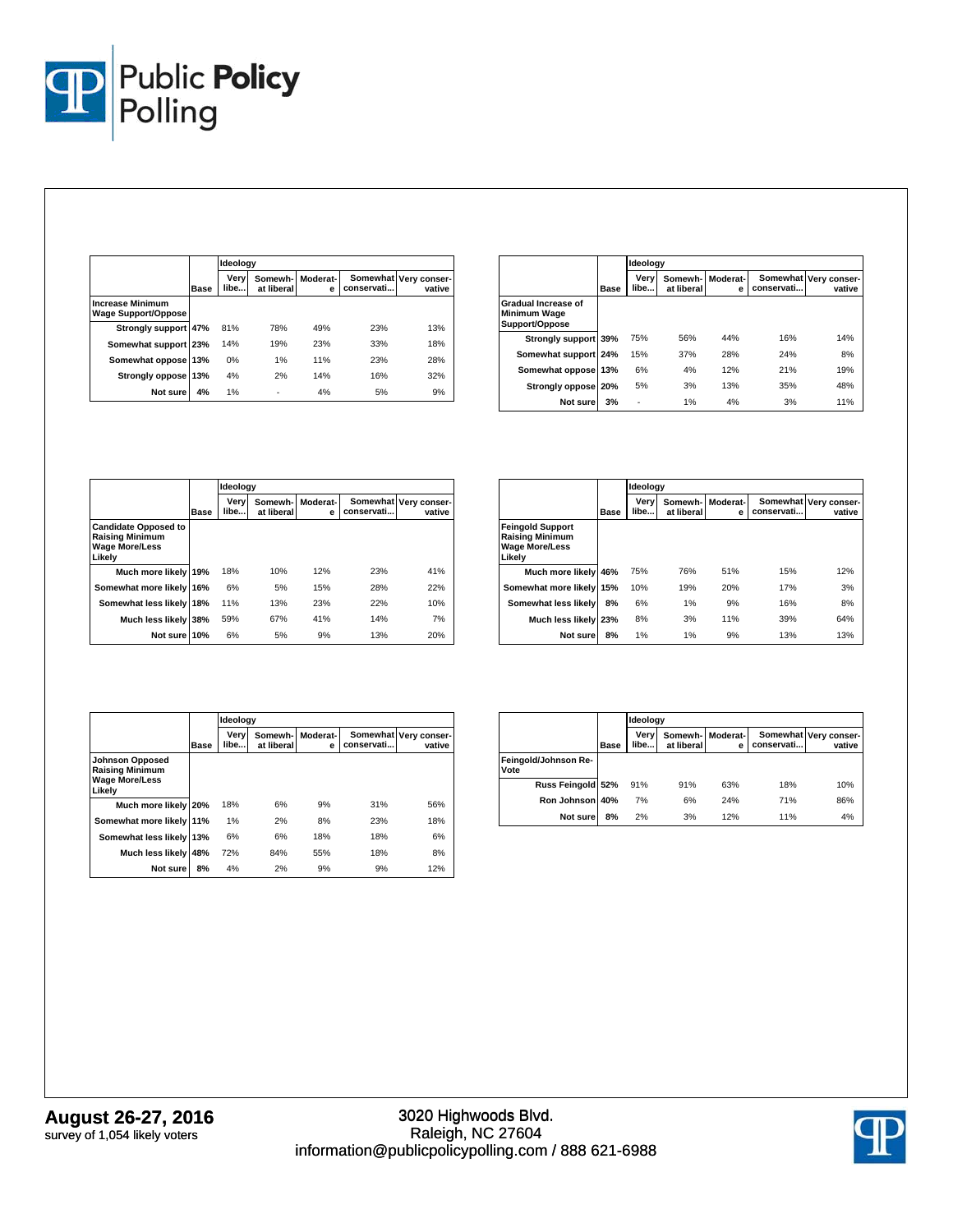

|                            |             | Gender |     |
|----------------------------|-------------|--------|-----|
|                            | <b>Base</b> | Wom    | Man |
| <b>Clinton/Trump</b>       |             |        |     |
| <b>Hillary Clinton 48%</b> |             | 53%    | 41% |
| <b>Donald Trump</b>        | 41%         | 36%    | 46% |
| Not sure 12%               |             | 11%    | 13% |

|                   |             | Gender |     |  |
|-------------------|-------------|--------|-----|--|
|                   | <b>Base</b> | Wom    | Man |  |
| Feingold/Johnson  |             |        |     |  |
| Russ Feingold 49% |             | 53%    | 45% |  |
| Ron Johnson 42%   |             | 38%    | 46% |  |
| Not sure          | 9%          | 9%     | 9%  |  |

|                                                                  |      | Gender     |     |  |
|------------------------------------------------------------------|------|------------|-----|--|
|                                                                  | Base | <b>Wom</b> | Man |  |
| <b>Overtime Pay</b><br><b>Coverage Expansion</b><br>Favor/Oppose |      |            |     |  |
| Strongly favor 54%                                               |      | 53%        | 54% |  |
| Somewhat favor 27%                                               |      | 28%        | 27% |  |
| Somewhat oppose                                                  | 8%   | 8%         | 7%  |  |
| <b>Strongly oppose</b>                                           | 6%   | 3%         | 9%  |  |
| Not sure                                                         | 6%   | 8%         | 4%  |  |

|                                                                           |             | Gender |     |
|---------------------------------------------------------------------------|-------------|--------|-----|
|                                                                           | <b>Base</b> | Wom    | Man |
| <b>Candidate Blocks</b><br><b>Overtime Pay</b><br><b>More/Less Likely</b> |             |        |     |
| More likely 17%                                                           |             | 16%    | 19% |
| Less likely 56%                                                           |             | 55%    | 58% |
| Not sure 26%                                                              |             | 28%    | 23% |

|                                                       |             | Gender |     |  |
|-------------------------------------------------------|-------------|--------|-----|--|
|                                                       | <b>Base</b> | Wom    | Man |  |
| <b>Increase Minimum</b><br><b>Wage Support/Oppose</b> |             |        |     |  |
| Strongly support 47%                                  |             | 50%    | 43% |  |
| Somewhat support 23%                                  |             | 22%    | 24% |  |
| Somewhat oppose                                       | 13%         | 14%    | 12% |  |
| Strongly oppose                                       | 13%         | 9%     | 18% |  |
| <b>Not sure</b>                                       | 4%          | .5%    | 2%  |  |

|                                                       |      | Gender |     |
|-------------------------------------------------------|------|--------|-----|
|                                                       | Base | Wom    | Man |
| Gradual Increase of<br>Minimum Wage<br>Support/Oppose |      |        |     |
| Strongly support 39%                                  |      | 39%    | 39% |
| Somewhat support 24%                                  |      | 27%    | 21% |
| Somewhat oppose 13%                                   |      | 12%    | 13% |
| Strongly oppose   20%                                 |      | 16%    | 25% |
| Not sure                                              | 3%   | 5%     | 2%  |

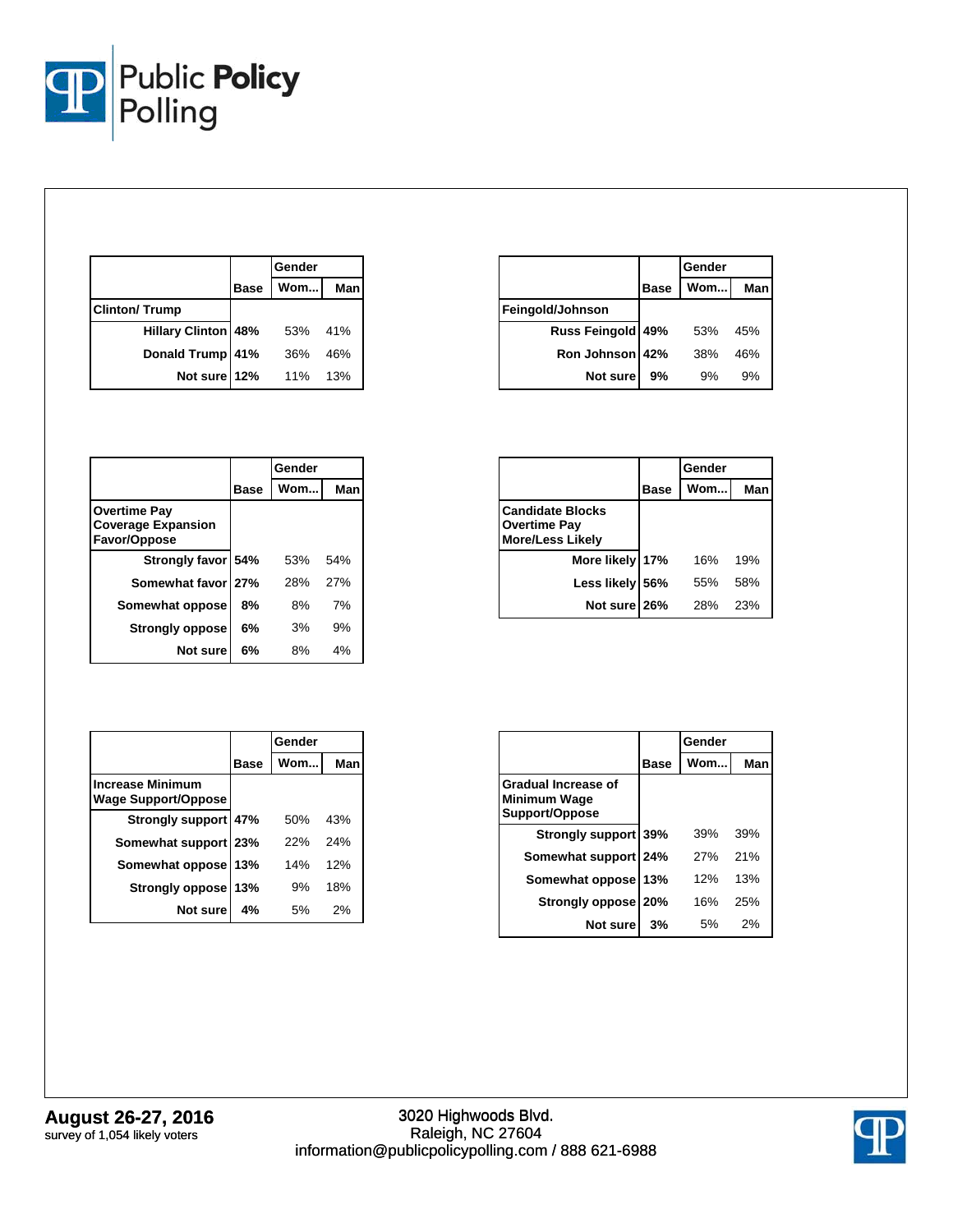

|                                                                                          |             | Gender |     |
|------------------------------------------------------------------------------------------|-------------|--------|-----|
|                                                                                          | <b>Base</b> | Wom    | Man |
| <b>Candidate Opposed to</b><br><b>Raising Minimum</b><br><b>Wage More/Less</b><br>Likely |             |        |     |
| Much more likely 19%                                                                     |             | 18%    | 20% |
| Somewhat more likely 16%                                                                 |             | 15%    | 17% |
| Somewhat less likely 18%                                                                 |             | 18%    | 18% |
| Much less likely 38%                                                                     |             | 38%    | 37% |
| Not sure 10%                                                                             |             | 12%    | 8%  |

|                                                                                     |             | Gender |     |
|-------------------------------------------------------------------------------------|-------------|--------|-----|
|                                                                                     | <b>Base</b> | Wom    | Man |
| <b>Johnson Opposed</b><br><b>Raising Minimum</b><br><b>Wage More/Less</b><br>Likely |             |        |     |
| Much more likely 20%                                                                |             | 19%    | 22% |
| Somewhat more likely 11%                                                            |             | 11%    | 11% |
| Somewhat less likely 13%                                                            |             | 10%    | 16% |
| Much less likely                                                                    | 48%         | 51%    | 46% |
| Not sure                                                                            | 8%          | 9%     | 6%  |

|                                                                               |      | Gender |     |  |
|-------------------------------------------------------------------------------|------|--------|-----|--|
|                                                                               | Base | Wom    | Man |  |
| <b>Feingold Support</b><br><b>Raising Minimum</b><br>Wage More/Less<br>Likely |      |        |     |  |
| Much more likely                                                              | 46%  | 46%    | 45% |  |
| Somewhat more likely                                                          | 15%  | 16%    | 15% |  |
| Somewhat less likely                                                          | 8%   | 10%    | 7%  |  |
| Much less likely                                                              | 23%  | 19%    | 27% |  |
| Not sure                                                                      | 8%   | 9%     | 6%  |  |

|                              |             | Gender |     |
|------------------------------|-------------|--------|-----|
|                              | <b>Base</b> | Wom    | Man |
| Feingold/Johnson Re-<br>/ote |             |        |     |
| Russ Feingold 52%            |             | 56%    | 48% |
| Ron Johnson 40%              |             | 37%    | 43% |
| Not sure                     | 8%          | 7%     | 9%  |

|                            |             | Party |     |                               |  |  |
|----------------------------|-------------|-------|-----|-------------------------------|--|--|
|                            | <b>Base</b> |       |     | Democr   Republic   Independe |  |  |
| <b>Clinton/Trump</b>       |             |       |     |                               |  |  |
| <b>Hillary Clinton 48%</b> |             | 86%   | 5%  | 47%                           |  |  |
| Donald Trump 41%           |             | 6%    | 84% | 37%                           |  |  |
| Not sure 12%               |             | 8%    | 11% | 17%                           |  |  |

|                   |             | Party |     |                               |  |  |
|-------------------|-------------|-------|-----|-------------------------------|--|--|
|                   | <b>Base</b> |       |     | Democr   Republic   Independe |  |  |
| Feingold/Johnson  |             |       |     |                               |  |  |
| Russ Feingold 49% |             | 84%   | 7%  | 51%                           |  |  |
| Ron Johnson 42%   |             | 8%    | 85% | 38%                           |  |  |
| Not sure          | 9%          | 8%    | 8%  | 11%                           |  |  |

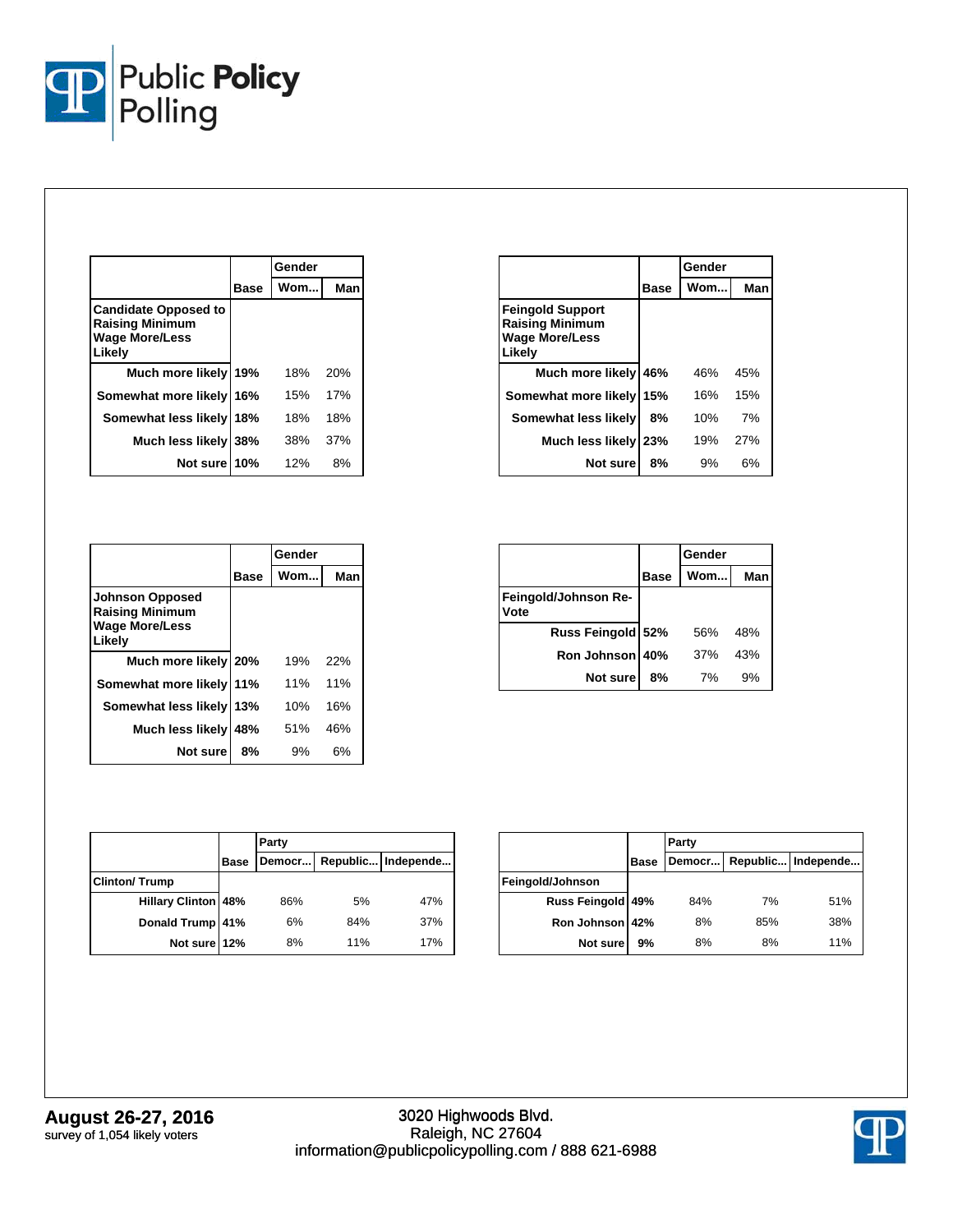

|                                                                  |      | Party  |     |                    |
|------------------------------------------------------------------|------|--------|-----|--------------------|
|                                                                  | Base | Democr |     | Republic Independe |
| <b>Overtime Pay</b><br><b>Coverage Expansion</b><br>Favor/Oppose |      |        |     |                    |
| Strongly favor                                                   | 54%  | 73%    | 38% | 46%                |
| Somewhat favor 27%                                               |      | 21%    | 30% | 32%                |
| Somewhat oppose                                                  | 8%   | 1%     | 14% | 9%                 |
| <b>Strongly oppose</b>                                           | 6%   | 1%     | 10% | 7%                 |
| Not sure                                                         | 6%   | 4%     | 7%  | 7%                 |

|                                                                           |      | Party  |     |                    |
|---------------------------------------------------------------------------|------|--------|-----|--------------------|
|                                                                           | Base | Democr |     | Republic Independe |
| <b>Candidate Blocks</b><br><b>Overtime Pay</b><br><b>More/Less Likely</b> |      |        |     |                    |
| More likely 17%                                                           |      | 13%    | 29% | 12%                |
| Less likely 56%                                                           |      | 74%    | 33% | 57%                |
| Not sure 26%                                                              |      | 13%    | 38% | 31%                |

|                                                |             | Party  |     |                      |  |  |
|------------------------------------------------|-------------|--------|-----|----------------------|--|--|
|                                                | <b>Base</b> | Democr |     | Republic   Independe |  |  |
| <b>Increase Minimum</b><br>Wage Support/Oppose |             |        |     |                      |  |  |
| Strongly support 47%                           |             | 73%    | 16% | 46%                  |  |  |
| Somewhat support 23%                           |             | 15%    | 27% | 28%                  |  |  |
| Somewhat oppose                                | 13%         | 3%     | 30% | 10%                  |  |  |
| Strongly oppose   13%                          |             | 9%     | 22% | 10%                  |  |  |
| Not sure                                       | 4%          | 1%     | 5%  | 5%                   |  |  |

|                                                              |      | Party                           |     |     |  |  |
|--------------------------------------------------------------|------|---------------------------------|-----|-----|--|--|
|                                                              | Base | Republic<br>Independe<br>Democr |     |     |  |  |
| Gradual Increase of<br><b>Minimum Wage</b><br>Support/Oppose |      |                                 |     |     |  |  |
| Strongly support 39%                                         |      | 63%                             | 12% | 37% |  |  |
| Somewhat support 24%                                         |      | 26%                             | 19% | 28% |  |  |
| Somewhat oppose                                              | 13%  | 5%                              | 22% | 13% |  |  |
| <b>Strongly oppose</b>                                       | 20%  | 4%                              | 42% | 20% |  |  |
| Not sure                                                     | 3%   | 2%                              | 5%  | 4%  |  |  |

|                                                                                          |             | Party  |     |                      |  |  |
|------------------------------------------------------------------------------------------|-------------|--------|-----|----------------------|--|--|
|                                                                                          | <b>Base</b> | Democr |     | Republic   Independe |  |  |
| <b>Candidate Opposed to</b><br><b>Raising Minimum</b><br><b>Wage More/Less</b><br>Likelv |             |        |     |                      |  |  |
| Much more likely                                                                         | 19%         | 12%    | 34% | 14%                  |  |  |
| Somewhat more likely                                                                     | 16%         | 5%     | 27% | 18%                  |  |  |
| Somewhat less likely                                                                     | 18%         | 14%    | 21% | 20%                  |  |  |
| Much less likely                                                                         | 38%         | 62%    | 7%  | 36%                  |  |  |
| Not sure 10%                                                                             |             | 7%     | 12% | 12%                  |  |  |

|                                                                                      |      | Party                        |     |     |
|--------------------------------------------------------------------------------------|------|------------------------------|-----|-----|
|                                                                                      | Base | Republic Independe<br>Democr |     |     |
| <b>Feingold Support</b><br><b>Raising Minimum</b><br><b>Wage More/Less</b><br>Likely |      |                              |     |     |
| Much more likely                                                                     | 46%  | 79%                          | 8%  | 39% |
| Somewhat more likely 15%                                                             |      | 11%                          | 13% | 22% |
| Somewhat less likely                                                                 | 8%   | 2%                           | 18% | 8%  |
| Much less likely                                                                     | 23%  | 3%                           | 50% | 22% |
| Not sure                                                                             | 8%   | 4%                           | 11% | 9%  |

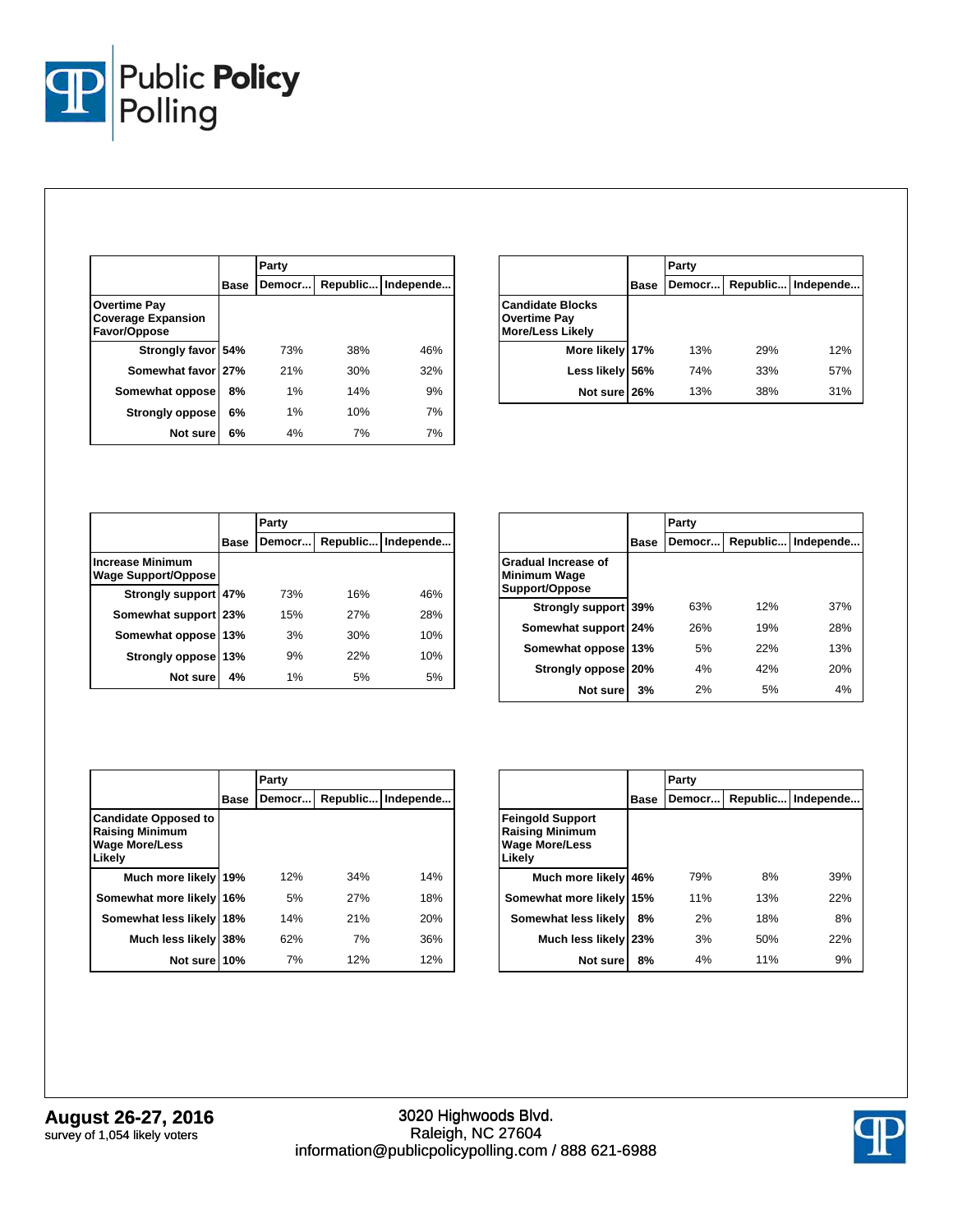

|                                                                                     |      | Party  |          |           |
|-------------------------------------------------------------------------------------|------|--------|----------|-----------|
|                                                                                     | Base | Democr | Republic | Independe |
| <b>Johnson Opposed</b><br><b>Raising Minimum</b><br><b>Wage More/Less</b><br>Likelv |      |        |          |           |
| Much more likely 20%                                                                |      | 9%     | 45%      | 14%       |
| Somewhat more likely                                                                | 11%  | 0%     | 26%      | 10%       |
| Somewhat less likely 13%                                                            |      | 7%     | 15%      | 17%       |
| <b>Much less likely</b>                                                             | 48%  | 79%    | 6%       | 48%       |
| Not sure                                                                            | 8%   | 5%     | 8%       | 10%       |

|                              |             | Party                        |     |     |  |  |
|------------------------------|-------------|------------------------------|-----|-----|--|--|
|                              | <b>Base</b> | Republic Independe<br>Democr |     |     |  |  |
| Feingold/Johnson Re-<br>Vote |             |                              |     |     |  |  |
| Russ Feingold 52%            |             | 90%                          | 7%  | 53% |  |  |
| Ron Johnson 40%              |             | 7%                           | 85% | 34% |  |  |
| Not sure                     | 8%          | 3%                           | 8%  | 12% |  |  |

|                            |             | Race          |       |                          |     |  |
|----------------------------|-------------|---------------|-------|--------------------------|-----|--|
|                            | <b>Base</b> | Hispani-<br>Ċ | White | African-<br>Americ Other |     |  |
| <b>Clinton/Trump</b>       |             |               |       |                          |     |  |
| <b>Hillary Clinton 48%</b> |             | 52%           | 46%   | 69%                      | 24% |  |
| Donald Trump 41%           |             | 32%           | 43%   | 8%                       | 28% |  |
| Not sure 12%               |             | 15%           | 10%   | 23%                      | 48% |  |

|                  |      | Race          |       |                    |       |  |  |
|------------------|------|---------------|-------|--------------------|-------|--|--|
|                  | Base | Hispani-<br>c | White | African-<br>Americ | Other |  |  |
| Feingold/Johnson |      |               |       |                    |       |  |  |
| Russ Feingold    | 49%  | 45%           | 48%   | 70%                | 52%   |  |  |
| Ron Johnson 42%  |      | 42%           | 44%   | 5%                 | 36%   |  |  |
| Not sure         | 9%   | 13%           | 8%    | 25%                | 11%   |  |  |

|                                                                  |             | Race          |       |                    |       |  |
|------------------------------------------------------------------|-------------|---------------|-------|--------------------|-------|--|
|                                                                  | <b>Base</b> | Hispani-<br>c | White | African-<br>Americ | Other |  |
| <b>Overtime Pay</b><br><b>Coverage Expansion</b><br>Favor/Oppose |             |               |       |                    |       |  |
| Strongly favor 54%                                               |             | 64%           | 52%   | 71%                | 48%   |  |
| Somewhat favor 27%                                               |             | 22%           | 29%   | 16%                | 10%   |  |
| Somewhat oppose                                                  | 8%          | 3%            | 8%    | 4%                 | 27%   |  |
| <b>Strongly oppose</b>                                           | 6%          | 10%           | 6%    | 4%                 | 5%    |  |
| Not sure                                                         | 6%          | 1%            | 6%    | 4%                 | 10%   |  |

|                                                                           |      | Race          |       |                    |       |  |
|---------------------------------------------------------------------------|------|---------------|-------|--------------------|-------|--|
|                                                                           | Base | Hispani-<br>c | White | African-<br>Americ | Other |  |
| <b>Candidate Blocks</b><br><b>Overtime Pay</b><br><b>More/Less Likely</b> |      |               |       |                    |       |  |
| More likely 17%                                                           |      | <b>27%</b>    | 17%   | 18%                |       |  |
| Less likely 56%                                                           |      | 66%           | 54%   | 82%                | 55%   |  |
| Not sure 26%                                                              |      | 7%            | 28%   |                    | 45%   |  |

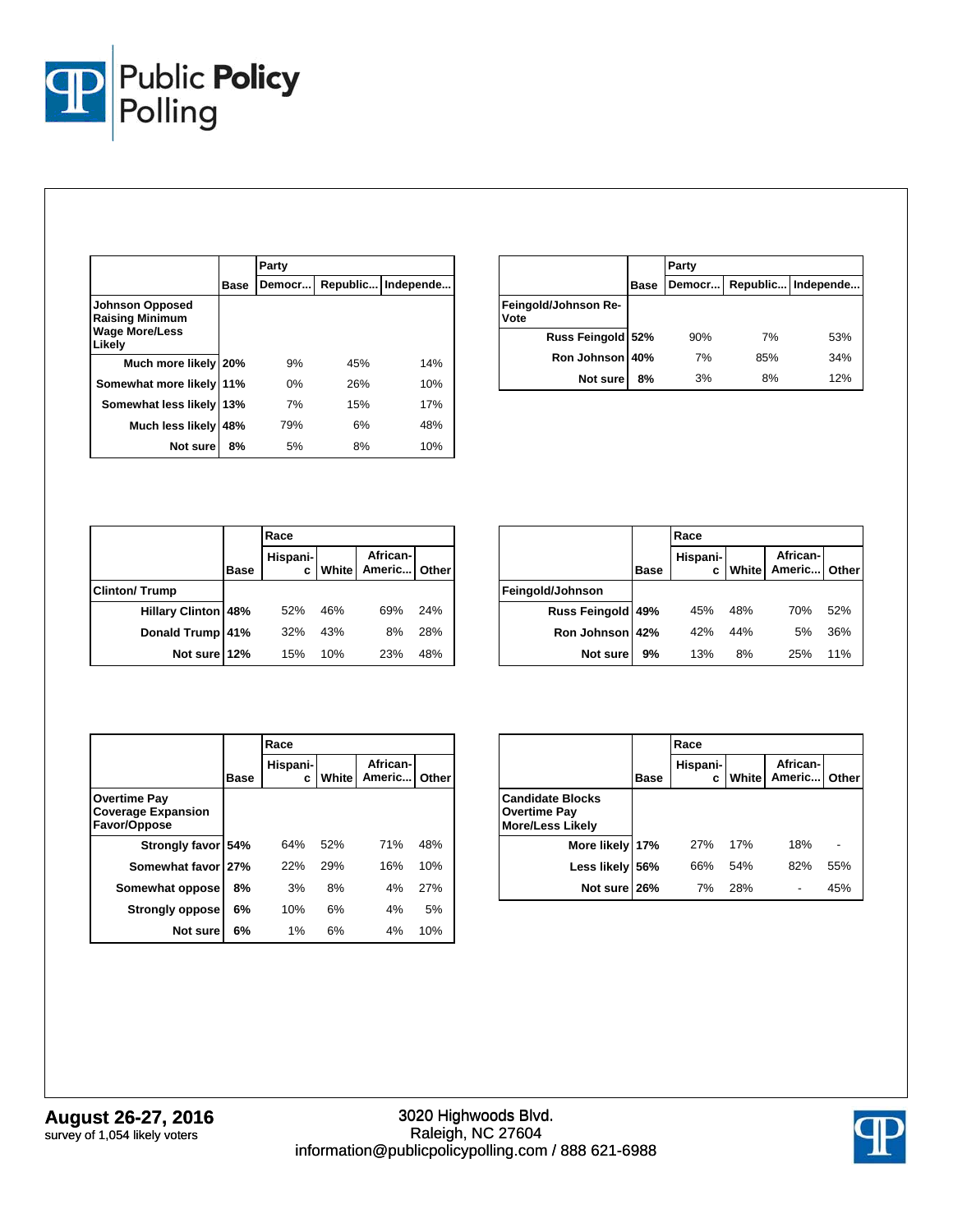

|                                                       |             | Race          |       |                    |       |
|-------------------------------------------------------|-------------|---------------|-------|--------------------|-------|
|                                                       | <b>Base</b> | Hispani-<br>c | White | African-<br>Americ | Other |
| <b>Increase Minimum</b><br><b>Wage Support/Oppose</b> |             |               |       |                    |       |
| Strongly support 47%                                  |             | 49%           | 46%   | 59%                | 51%   |
| Somewhat support   23%                                |             | 11%           | 25%   | 1%                 | 26%   |
| Somewhat oppose                                       | 13%         | 6%            | 14%   |                    | 13%   |
| Strongly oppose                                       | 13%         | 34%           | 11%   | 35%                | 11%   |
| Not sure                                              | 4%          |               | 4%    | 4%                 |       |

|                                                              |      | Race          |       |                    |       |  |
|--------------------------------------------------------------|------|---------------|-------|--------------------|-------|--|
|                                                              | Base | Hispani-<br>c | White | African-<br>Americ | Other |  |
| Gradual Increase of<br><b>Minimum Wage</b><br>Support/Oppose |      |               |       |                    |       |  |
| Strongly support 39%                                         |      | 42%           | 35%   | 92%                | 46%   |  |
| Somewhat support 24%                                         |      | 18%           | 26%   | 3%                 | 32%   |  |
| Somewhat oppose                                              | 13%  | 8%            | 14%   |                    |       |  |
| Strongly oppose                                              | 20%  | 29%           | 21%   | 4%                 | 22%   |  |
| Not sure                                                     | 3%   | 3%            | 4%    |                    |       |  |

|                                                                                          |      | Race          |       |                    |       |  |
|------------------------------------------------------------------------------------------|------|---------------|-------|--------------------|-------|--|
|                                                                                          | Base | Hispani-<br>c | White | African-<br>Americ | Other |  |
| <b>Candidate Opposed to</b><br><b>Raising Minimum</b><br><b>Wage More/Less</b><br>Likely |      |               |       |                    |       |  |
| Much more likely                                                                         | 19%  | 45%           | 18%   | 20%                | 11%   |  |
| Somewhat more likely 16%                                                                 |      | 10%           | 17%   | 2%                 | 5%    |  |
| Somewhat less likely                                                                     | 18%  | 15%           | 18%   | 6%                 | 36%   |  |
| Much less likely 38%                                                                     |      | 25%           | 35%   | 70%                | 40%   |  |
| Not sure                                                                                 | 10%  | 5%            | 11%   | 1%                 | 8%    |  |

|                                                                                      |             | Race          |       |                    |       |  |
|--------------------------------------------------------------------------------------|-------------|---------------|-------|--------------------|-------|--|
|                                                                                      | <b>Base</b> | Hispani-<br>с | White | African-<br>Americ | Other |  |
| <b>Feingold Support</b><br><b>Raising Minimum</b><br><b>Wage More/Less</b><br>Likely |             |               |       |                    |       |  |
| Much more likely                                                                     | 46%         | 30%           | 43%   | 83%                | 49%   |  |
| Somewhat more likely                                                                 | 15%         | 28%           | 15%   | 13%                | 27%   |  |
| Somewhat less likely                                                                 | 8%          |               | 9%    |                    | 10%   |  |
| Much less likely 23%                                                                 |             | 33%           | 24%   | 4%                 | 14%   |  |
| Not sure                                                                             | 8%          | 9%            | 8%    |                    |       |  |

|                                                                                     |             | Race          |              |                    |       |  |
|-------------------------------------------------------------------------------------|-------------|---------------|--------------|--------------------|-------|--|
|                                                                                     | <b>Base</b> | Hispani-<br>с | <b>White</b> | African-<br>Americ | Other |  |
| <b>Johnson Opposed</b><br><b>Raising Minimum</b><br><b>Wage More/Less</b><br>Likely |             |               |              |                    |       |  |
| Much more likely 20%                                                                |             | 39%           | 20%          | 23%                | 11%   |  |
| Somewhat more likely 11%                                                            |             | 7%            | 12%          | $1\%$              | 10%   |  |
| Somewhat less likely                                                                | 13%         |               | 14%          | 2%                 | 24%   |  |
| Much less likely                                                                    | 48%         | 47%           | 46%          | 74%                | 49%   |  |
| Not sure                                                                            | 8%          | 7%            | 8%           |                    | 6%    |  |

|                              |             | Race          |              |                          |     |  |  |
|------------------------------|-------------|---------------|--------------|--------------------------|-----|--|--|
|                              | <b>Base</b> | Hispani-<br>c | <b>White</b> | African-<br>Americ Other |     |  |  |
| Feingold/Johnson Re-<br>Vote |             |               |              |                          |     |  |  |
| Russ Feingold                | 52%         | 48%           | 50%          | 91%                      | 52% |  |  |
| Ron Johnson 40%              |             | 39%           | 43%          | 4%                       | 17% |  |  |
| Not sure                     | 8%          | 13%           | 7%           | 5%                       | 30% |  |  |

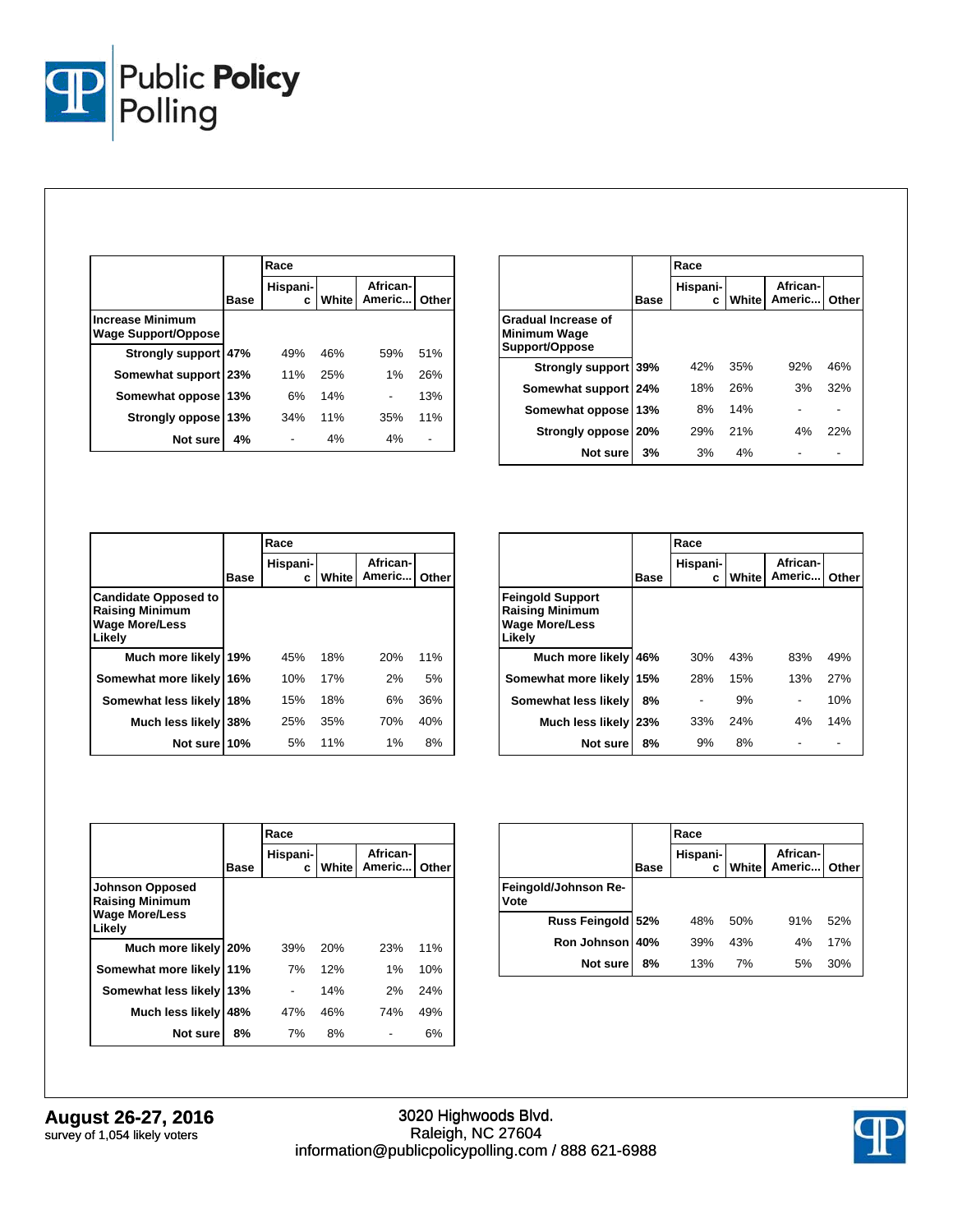

|                                 |             | Age           |                                    |               |
|---------------------------------|-------------|---------------|------------------------------------|---------------|
|                                 | <b>Base</b> | $18$ to<br>29 | $30 \text{ to } 46 \text{ to } 45$ | Older<br>than |
| <b>Clinton/Trump</b>            |             |               |                                    |               |
| Hillary Clinton 48% 56% 42% 48% |             |               |                                    | 48%           |
| Donald Trump 41% 26% 41% 45%    |             |               |                                    | 41%           |
| Not sure 12% 18% 17% 7%         |             |               |                                    | <b>11%</b>    |

|                                    |             | Age                    |               |             |               |
|------------------------------------|-------------|------------------------|---------------|-------------|---------------|
|                                    | <b>Base</b> | 18 <sub>to</sub><br>29 | $30$ to<br>45 | 46 to<br>65 | Older<br>than |
| Feingold/Johnson                   |             |                        |               |             |               |
| Russ Feingold 49% 47% 42% 53%      |             |                        |               |             | 51%           |
| <b>Ron Johnson 42%</b> 32% 41% 43% |             |                        |               |             | 45%           |
| Not sure                           |             | 9% 21%                 | 17%           | 4%          | 4%            |

|                                                                  |             | Age           |             |             |               |  |
|------------------------------------------------------------------|-------------|---------------|-------------|-------------|---------------|--|
|                                                                  | <b>Base</b> | $18$ to<br>29 | 30 to<br>45 | 46 to<br>65 | Older<br>than |  |
| <b>Overtime Pay</b><br><b>Coverage Expansion</b><br>Favor/Oppose |             |               |             |             |               |  |
| Strongly favor 54%                                               |             | 54%           | 55%         | 53%         | 53%           |  |
| Somewhat favor 27%                                               |             | 33%           | 27%         | 26%         | 26%           |  |
| Somewhat oppose                                                  | 8%          |               | 10%         | 7%          | 11%           |  |
| <b>Strongly oppose</b>                                           | 6%          | 6%            | 3%          | 8%          | 4%            |  |
| Not sure                                                         | 6%          | 6%            | 5%          | 5%          | 6%            |  |

|                                                                           |             | Age           |             |             |                       |
|---------------------------------------------------------------------------|-------------|---------------|-------------|-------------|-----------------------|
|                                                                           | <b>Base</b> | $18$ to<br>29 | 30 to<br>45 | 46 to<br>65 | Older<br>than $\dots$ |
| <b>Candidate Blocks</b><br><b>Overtime Pay</b><br><b>More/Less Likely</b> |             |               |             |             |                       |
| More likely 17%                                                           |             | 17%           | 19%         | 18%         | 16%                   |
| Less likely                                                               | 56%         | 58%           | 57%         | 57%         | 54%                   |
| Not sure 26%                                                              |             | 25%           | 24%         | 25%         | 29%                   |

|                                                       |             | Age                    |             |             |               |
|-------------------------------------------------------|-------------|------------------------|-------------|-------------|---------------|
|                                                       | <b>Base</b> | 18 <sub>to</sub><br>29 | 30 to<br>45 | 46 to<br>65 | Older<br>than |
| <b>Increase Minimum</b><br><b>Wage Support/Oppose</b> |             |                        |             |             |               |
| Strongly support 47%                                  |             | 42%                    | 43%         | 46%         | 56%           |
| Somewhat support 23%                                  |             | 9%                     | 27%         | 28%         | 20%           |
| Somewhat oppose                                       | 13%         | 13%                    | 16%         | 12%         | 13%           |
| Strongly oppose                                       | 13%         | 33%                    | 8%          | 13%         | 8%            |
| Not sure                                              | 4%          | 3%                     | 7%          | 1%          | 4%            |

|                                                       |      | Age                    |             |             |               |
|-------------------------------------------------------|------|------------------------|-------------|-------------|---------------|
|                                                       | Base | 18 <sub>to</sub><br>29 | 30 to<br>45 | 46 to<br>65 | Older<br>than |
| Gradual Increase of<br>Minimum Wage<br>Support/Oppose |      |                        |             |             |               |
| Strongly support 39%                                  |      | 47%                    | 37%         | 36%         | 41%           |
| Somewhat support 24%                                  |      | 19%                    | 27%         | 24%         | 26%           |
| Somewhat oppose                                       | 13%  | 6%                     | 11%         | 14%         | 15%           |
| Strongly oppose                                       | 20%  | 21%                    | 23%         | 23%         | 14%           |
| Not sure                                              | 3%   | 6%                     | 3%          | 2%          | 4%            |

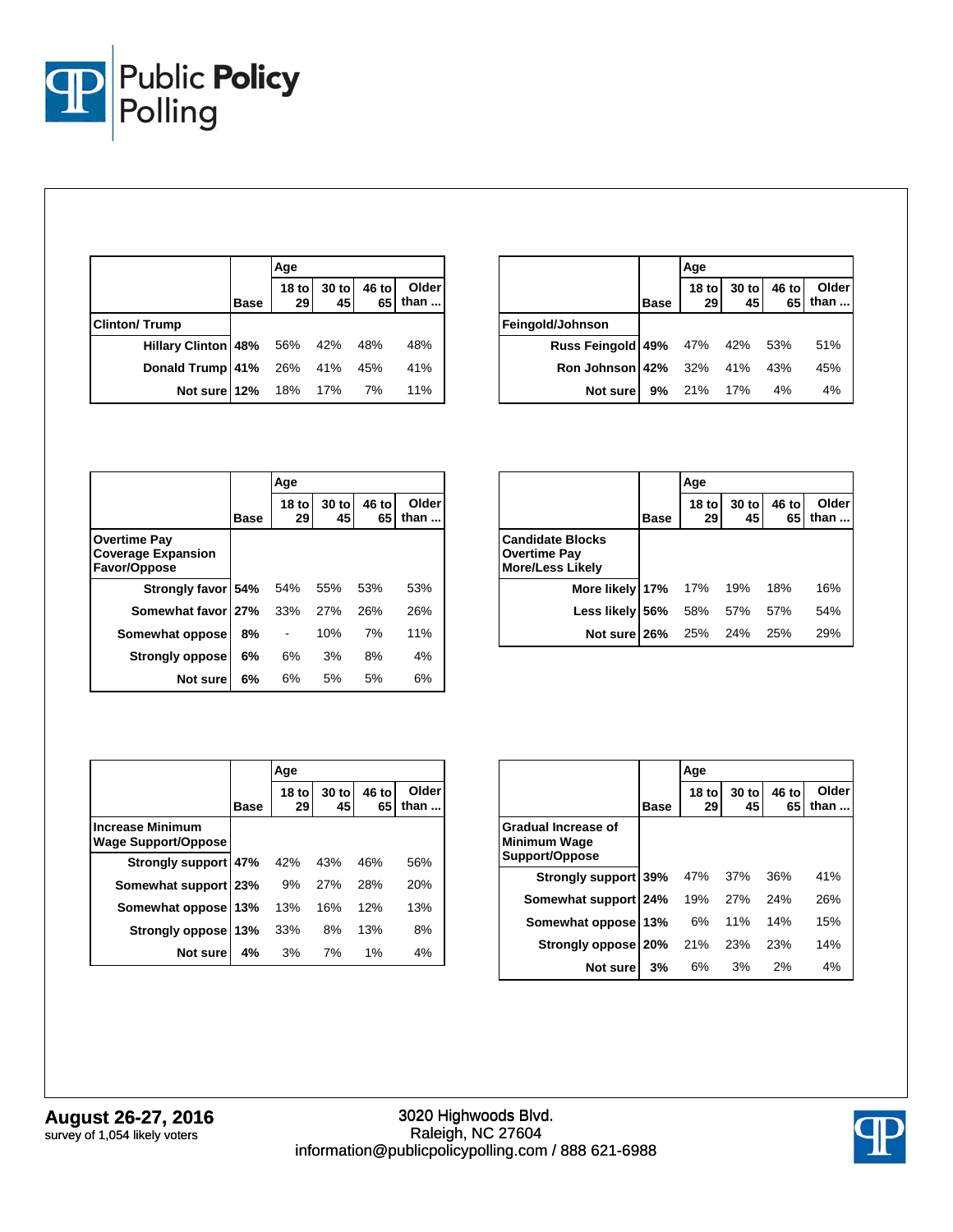

|                                                                                          |      | Age                    |             |             |               |
|------------------------------------------------------------------------------------------|------|------------------------|-------------|-------------|---------------|
|                                                                                          | Base | 18 <sub>to</sub><br>29 | 30 to<br>45 | 46 to<br>65 | Older<br>than |
| <b>Candidate Opposed to</b><br><b>Raising Minimum</b><br><b>Wage More/Less</b><br>Likely |      |                        |             |             |               |
| Much more likely                                                                         | 19%  | 22%                    | 21%         | 18%         | 16%           |
| Somewhat more likely                                                                     | 16%  | 3%                     | 15%         | 20%         | 16%           |
| Somewhat less likely                                                                     | 18%  | 14%                    | 21%         | 17%         | 18%           |
| Much less likely                                                                         | 38%  | 50%                    | 35%         | 36%         | 36%           |
| Not sure                                                                                 | 10%  | 10%                    | 8%          | 9%          | 14%           |

|                                                                                      |             | Age                    |             |             |               |
|--------------------------------------------------------------------------------------|-------------|------------------------|-------------|-------------|---------------|
|                                                                                      | <b>Base</b> | 18 <sub>to</sub><br>29 | 30 to<br>45 | 46 to<br>65 | Older<br>than |
| <b>Feingold Support</b><br><b>Raising Minimum</b><br><b>Wage More/Less</b><br>Likely |             |                        |             |             |               |
| Much more likely                                                                     | 46%         | 59%                    | 38%         | 43%         | 50%           |
| Somewhat more likely                                                                 | 15%         | 10%                    | 23%         | 16%         | 11%           |
| Somewhat less likely                                                                 | 8%          | 8%                     | 6%          | 8%          | 11%           |
| Much less likely                                                                     | 23%         | 7%                     | 22%         | 28%         | 24%           |
| Not sure                                                                             | 8%          | 15%                    | 10%         | 5%          | 6%            |

|                                                                                     |             | Age                    |             |             |                        |
|-------------------------------------------------------------------------------------|-------------|------------------------|-------------|-------------|------------------------|
|                                                                                     | <b>Base</b> | 18 <sub>to</sub><br>29 | 30 to<br>45 | 46 to<br>65 | Older<br>than $\ldots$ |
| <b>Johnson Opposed</b><br><b>Raising Minimum</b><br><b>Wage More/Less</b><br>Likely |             |                        |             |             |                        |
| Much more likely 20%                                                                |             | 14%                    | 22%         | 21%         | 21%                    |
| Somewhat more likely 11%                                                            |             | 4%                     | 11%         | 11%         | 13%                    |
| Somewhat less likely                                                                | 13%         | 4%                     | 19%         | 12%         | 12%                    |
| Much less likely                                                                    | 48%         | 65%                    | 41%         | 49%         | 45%                    |
| Not sure                                                                            | 8%          | 12%                    | 6%          | 6%          | 8%                     |

|                              |      | Age                    |               |             |               |  |
|------------------------------|------|------------------------|---------------|-------------|---------------|--|
|                              | Base | 18 <sub>to</sub><br>29 | $30$ to<br>45 | 46 to<br>65 | Older<br>than |  |
| Feingold/Johnson Re-<br>Vote |      |                        |               |             |               |  |
| Russ Feingold 52% 62% 45%    |      |                        |               | 53%         | 52%           |  |
| Ron Johnson 40%              |      | 35%                    | 38%           | 42%         | 41%           |  |
| Not sure                     | 8%   | 3%                     | 17%           | 5%          | 7%            |  |

|                            |             | <b>Personal Income</b> |     |                                            |  |  |
|----------------------------|-------------|------------------------|-----|--------------------------------------------|--|--|
|                            | <b>Base</b> | n \$31,000 n \$31,000  |     | More tha- Less tha- Don't car-<br>e to say |  |  |
| <b>Clinton/Trump</b>       |             |                        |     |                                            |  |  |
| <b>Hillary Clinton 48%</b> |             | 50%                    | 47% | 42%                                        |  |  |
| Donald Trump               | 41%         | 40%                    | 37% | 46%                                        |  |  |
| Not sure 12%               |             | 10%                    | 15% | 12%                                        |  |  |

|                      | <b>Personal Income</b> |     |     |                                                                                  |  |
|----------------------|------------------------|-----|-----|----------------------------------------------------------------------------------|--|
|                      | <b>Base</b>            |     |     | More tha- $\vert$ Less tha- $\vert$ Don't car-<br>n \$31,000 n \$31,000 e to say |  |
| Feingold/Johnson     |                        |     |     |                                                                                  |  |
| <b>Russ Feingold</b> | 49%                    | 52% | 48% | 42%                                                                              |  |
| Ron Johnson          | 42%                    | 42% | 35% | 50%                                                                              |  |
| Not sure             | 9%                     | 6%  | 17% | 8%                                                                               |  |

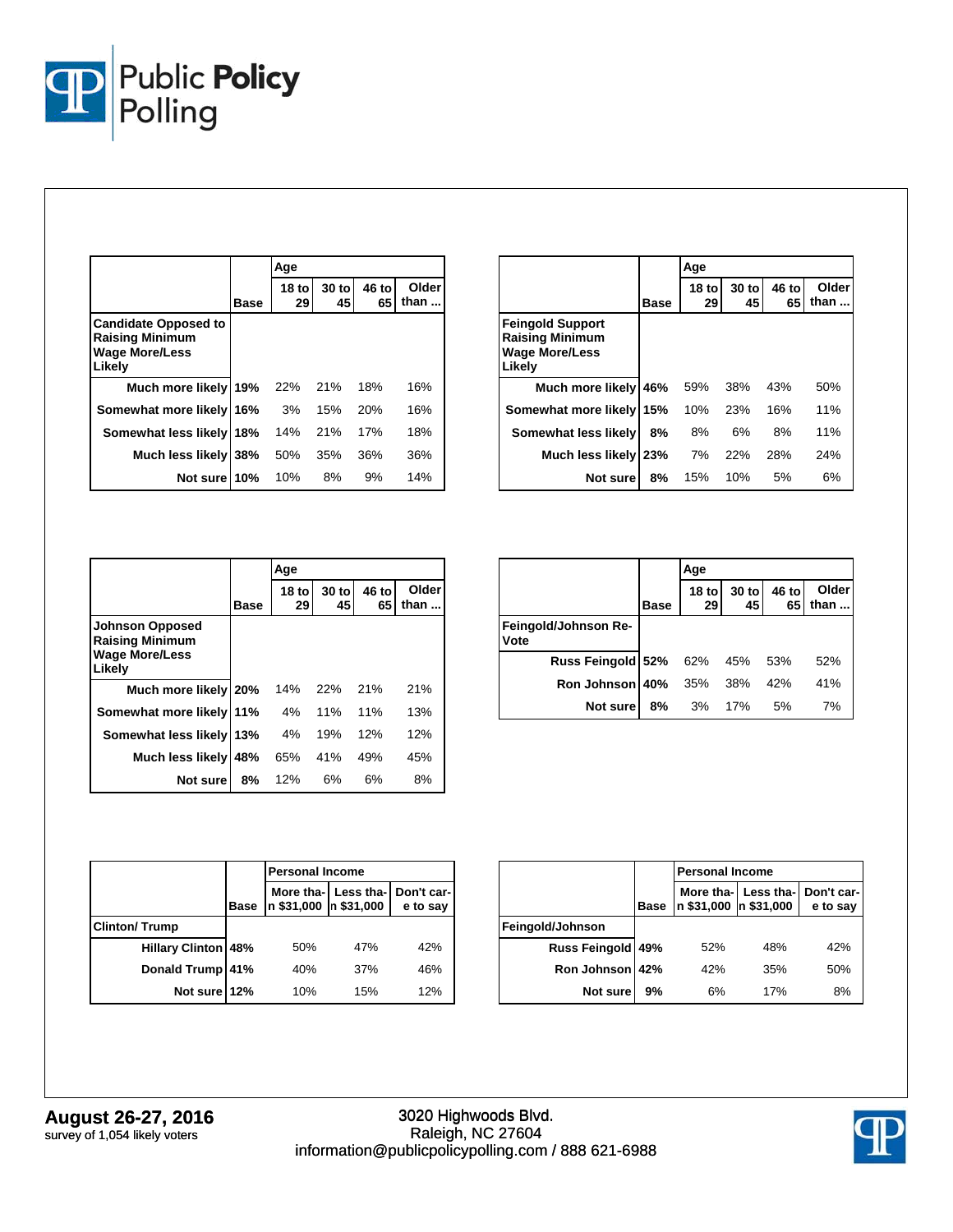

|                                                           |             | <b>Personal Income</b> |                    |                        |  |  |
|-----------------------------------------------------------|-------------|------------------------|--------------------|------------------------|--|--|
|                                                           | <b>Base</b> | n \$31,000  n \$31,000 | More tha-Less tha- | Don't car-<br>e to say |  |  |
| Overtime Pav<br><b>Coverage Expansion</b><br>Favor/Oppose |             |                        |                    |                        |  |  |
| Strongly favor 54%                                        |             | 51%                    | 63%                | 46%                    |  |  |
| Somewhat favor 27%                                        |             | 30%                    | 27%                | 17%                    |  |  |
| Somewhat oppose                                           | 8%          | 9%                     | 4%                 | 10%                    |  |  |
| <b>Strongly oppose</b>                                    | 6%          | 7%                     | 3%                 | 5%                     |  |  |
| Not sure                                                  | 6%          | 2%                     | 4%                 | 22%                    |  |  |

|                                                                           | <b>Personal Income</b> |                       |                                  |          |
|---------------------------------------------------------------------------|------------------------|-----------------------|----------------------------------|----------|
|                                                                           | <b>Base</b>            | n \$31,000 n \$31,000 | More tha-  Less tha-  Don't car- | e to say |
| <b>Candidate Blocks</b><br><b>Overtime Pay</b><br><b>More/Less Likely</b> |                        |                       |                                  |          |
| More likely 17%                                                           |                        | 21%                   | 15%                              | 9%       |
| Less likely                                                               | 56%                    | 57%                   | 63%                              | 45%      |
| Not sure 26%                                                              |                        | 23%                   | 22%                              | 46%      |

|                                                       |             | <b>Personal Income</b> |                                    |                        |  |
|-------------------------------------------------------|-------------|------------------------|------------------------------------|------------------------|--|
|                                                       | <b>Base</b> | n \$31,000             | More tha-I Less tha-<br>n \$31,000 | Don't car-<br>e to say |  |
| <b>Increase Minimum</b><br><b>Wage Support/Oppose</b> |             |                        |                                    |                        |  |
| Strongly support 47%                                  |             | 44%                    | 54%                                | 46%                    |  |
| Somewhat support 23%                                  |             | 26%                    | 17%                                | 19%                    |  |
| Somewhat oppose                                       | 13%         | 13%                    | 13%                                | 14%                    |  |
| Strongly oppose                                       | 13%         | 14%                    | 14%                                | 8%                     |  |
| Not sure                                              | 4%          | 2%                     | 2%                                 | 13%                    |  |

|                                                                     |             | <b>Personal Income</b>  |                         |                        |  |
|---------------------------------------------------------------------|-------------|-------------------------|-------------------------|------------------------|--|
|                                                                     | <b>Base</b> | More tha-<br>n \$31,000 | Less tha-<br>n \$31,000 | Don't car-<br>e to say |  |
| <b>Gradual Increase of</b><br><b>Minimum Wage</b><br>Support/Oppose |             |                         |                         |                        |  |
| Strongly support 39%                                                |             | 33%                     | 57%                     | 36%                    |  |
| Somewhat support 24%                                                |             | 28%                     | 20%                     | 20%                    |  |
| Somewhat oppose                                                     | 13%         | 14%                     | 11%                     | 11%                    |  |
| Strongly oppose                                                     | 20%         | 25%                     | 10%                     | 18%                    |  |
| Not sure                                                            | 3%          | 1%                      | 2%                      | 15%                    |  |

|                                                                                          | <b>Personal Income</b> |            |                                               |          |
|------------------------------------------------------------------------------------------|------------------------|------------|-----------------------------------------------|----------|
|                                                                                          | Base                   | n \$31.000 | More tha- Less tha- Don't car-<br>In \$31,000 | e to say |
| <b>Candidate Opposed to</b><br><b>Raising Minimum</b><br><b>Wage More/Less</b><br>Likelv |                        |            |                                               |          |
| Much more likely                                                                         | 19%                    | 21%        | 16%                                           | 14%      |
| Somewhat more likely                                                                     | 16%                    | 17%        | 11%                                           | 17%      |
| Somewhat less likely                                                                     | 18%                    | 18%        | 20%                                           | 13%      |
| Much less likely                                                                         | 38%                    | 38%        | 41%                                           | 32%      |
| Not sure                                                                                 | 10%                    | 6%         | 11%                                           | 25%      |

|                                                                                      |             | <b>Personal Income</b> |                                               |          |  |
|--------------------------------------------------------------------------------------|-------------|------------------------|-----------------------------------------------|----------|--|
|                                                                                      | <b>Base</b> | n \$31,000             | More tha- Less tha- Don't car-<br>In \$31,000 | e to say |  |
| <b>Feingold Support</b><br><b>Raising Minimum</b><br><b>Wage More/Less</b><br>Likely |             |                        |                                               |          |  |
| Much more likely                                                                     | 46%         | 43%                    | 55%                                           | 40%      |  |
| Somewhat more likely                                                                 | 15%         | 17%                    | 15%                                           | 10%      |  |
| Somewhat less likely                                                                 | 8%          | 8%                     | 10%                                           | 5%       |  |
| Much less likely                                                                     | 23%         | 26%                    | 11%                                           | 31%      |  |
| Not sure                                                                             | 8%          | 6%                     | 9%                                            | 14%      |  |

**August 26-27, 2016** survey of 1,054 likely voters

3020 Highwoods Blvd. Raleigh, NC 27604 information@publicpolicypolling.com / 888 621-6988

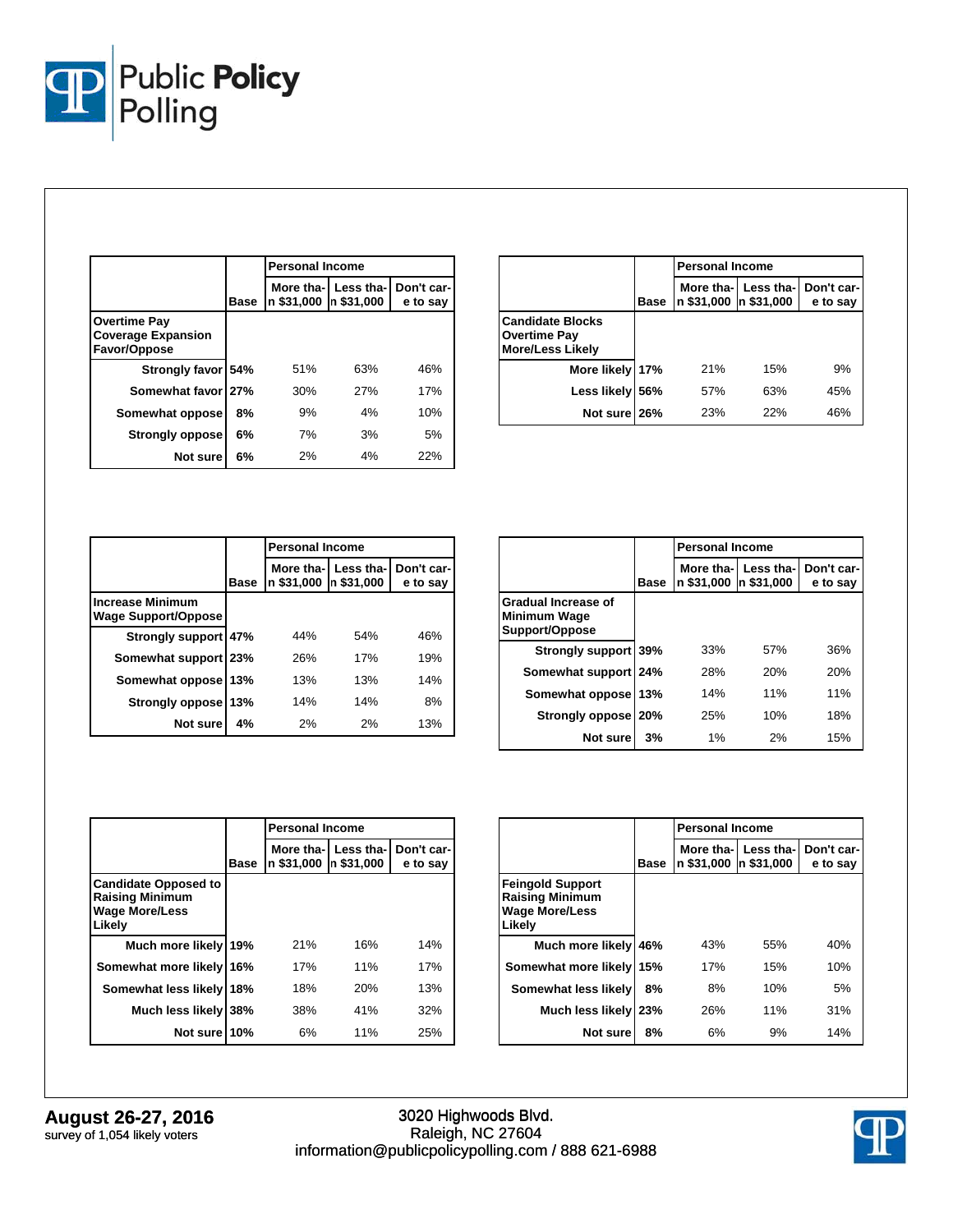

|                                                                                     |      | <b>Personal Income</b> |                                               |          |  |
|-------------------------------------------------------------------------------------|------|------------------------|-----------------------------------------------|----------|--|
|                                                                                     | Base | n \$31,000             | More tha- Less tha- Don't car-<br>In \$31,000 | e to say |  |
| <b>Johnson Opposed</b><br><b>Raising Minimum</b><br><b>Wage More/Less</b><br>Likely |      |                        |                                               |          |  |
| Much more likely 20%                                                                |      | 22%                    | 18%                                           | 17%      |  |
| Somewhat more likely                                                                | 11%  | 12%                    | 6%                                            | 12%      |  |
| Somewhat less likely                                                                | 13%  | 15%                    | 11%                                           | 9%       |  |
| Much less likely                                                                    | 48%  | 47%                    | 56%                                           | 43%      |  |
| Not sure                                                                            | 8%   | 4%                     | 9%                                            | 19%      |  |

|                              |             | <b>Personal Income</b> |     |                                            |
|------------------------------|-------------|------------------------|-----|--------------------------------------------|
|                              | <b>Base</b> | n \$31,000 n \$31,000  |     | More tha- Less tha- Don't car-<br>e to say |
| Feingold/Johnson Re-<br>Vote |             |                        |     |                                            |
| Russ Feingold 52%            |             | 55%                    | 57% | 40%                                        |
| Ron Johnson 40%              |             | 41%                    | 33% | 47%                                        |
| <b>Not sure</b>              | 8%          | 5%                     | 11% | 13%                                        |

|                            |             | Mode |            |
|----------------------------|-------------|------|------------|
|                            | <b>Base</b> |      | Pho Intern |
| <b>Clinton/Trump</b>       |             |      |            |
| <b>Hillary Clinton 48%</b> |             | 47%  | 51%        |
| Donald Trump 41%           |             | 45%  | 24%        |
| Not sure 12%               |             | 9%   | 25%        |

|                   |             | Mode |            |
|-------------------|-------------|------|------------|
|                   | <b>Base</b> |      | Pho Intern |
| Feingold/Johnson  |             |      |            |
| Russ Feingold 49% |             | 50%  | 47%        |
| Ron Johnson 42%   |             | 46%  | 27%        |
| Not sure          | 9%          | 4%   | 27%        |

|                                                                  |      | Mode |            |
|------------------------------------------------------------------|------|------|------------|
|                                                                  | Base |      | Pho Intern |
| <b>Overtime Pay</b><br><b>Coverage Expansion</b><br>Favor/Oppose |      |      |            |
| Strongly favor 54%                                               |      | 53%  | 56%        |
| Somewhat favor 27%                                               |      | 27%  | 28%        |
| Somewhat oppose                                                  | 8%   | 8%   | 6%         |
| <b>Strongly oppose</b>                                           | 6%   | 7%   | 1%         |
| Not sure                                                         | 6%   | 5%   | 9%         |

|                                                                    |             | Mode |            |
|--------------------------------------------------------------------|-------------|------|------------|
|                                                                    | <b>Base</b> |      | Pho Intern |
| Candidate Blocks<br><b>Overtime Pay</b><br><b>More/Less Likely</b> |             |      |            |
| More likely 17%                                                    |             | 19%  | 12%        |
| Less likely 56%                                                    |             | 54%  | 64%        |
| Not sure 26%                                                       |             | 27%  | 23%        |